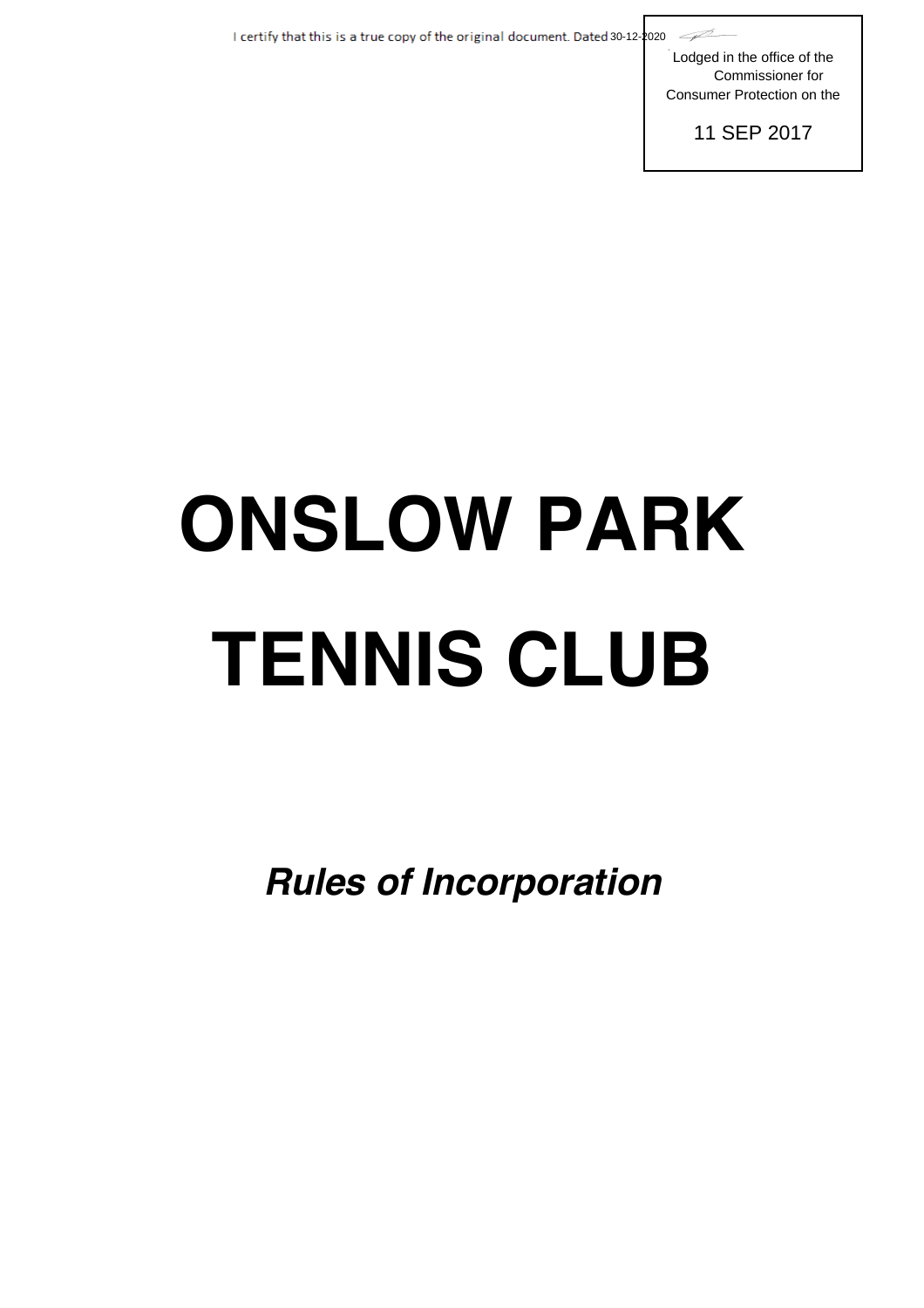$\overline{2}$ 

# **INDEX**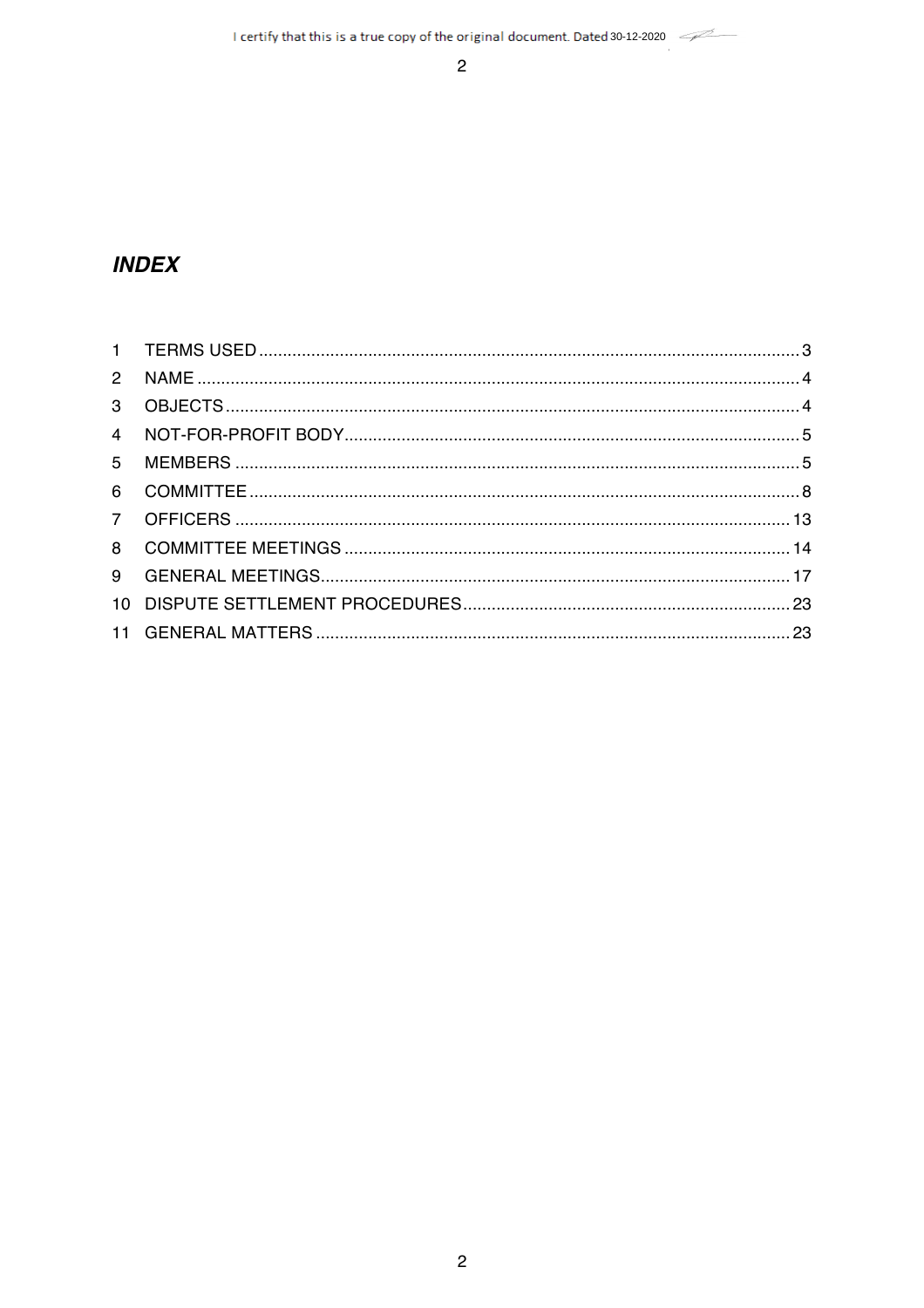#### **1 TERMS USED**

In these rules, unless the contrary intention appears —

*Act* is the *Associations Incorporation Act 2015*;

*books*, of the Club, includes the following —

- (a) a register of members;
- (b) financial records, financial statements or financial reports, however compiled, recorded or stored;
- (c) a document;
- (d) any other record of information;

*by laws* are those laws made by the Club under rule 11.1;

*Chairperson* is the Committee member holding office as the President of the Club or such other member appointed in the absence of the President:

**C***lub* is the Onslow Park Tennis Club;

*Commissioner* is the person for the time being designated as the Commissioner under section 153 of the Act;

*Committee* is the management Committee of the Club;

*Committee meeting* is a meeting of the Committee;

*Committee member* is a member of the Committee;

*financial records* include —

- (a) invoices, receipts, orders for the payment of money, bills of exchange, cheques, promissory notes and vouchers; and
- (b) documents of prime entry; and
- (c) working papers and other documents needed to explain
	- (i) the methods by which financial statements are prepared; and
	- (ii) adjustments to be made in preparing financial statements;

*financial statements* are the financial statements in relation to the Club required under Part 5 Division 3 of the Act;

*financial year* is the period of 12 months commencing on June 1st of a year and ending on May 31st of the subsequent year;

*General meeting* is a meeting of the Club that all members are entitled to receive notice of and to attend;

*member* is a person who is an ordinary member or an associate member of the Club; *ordinary Committee member* is a Committee member who is not an office holder of the Club under rule 6.1.3;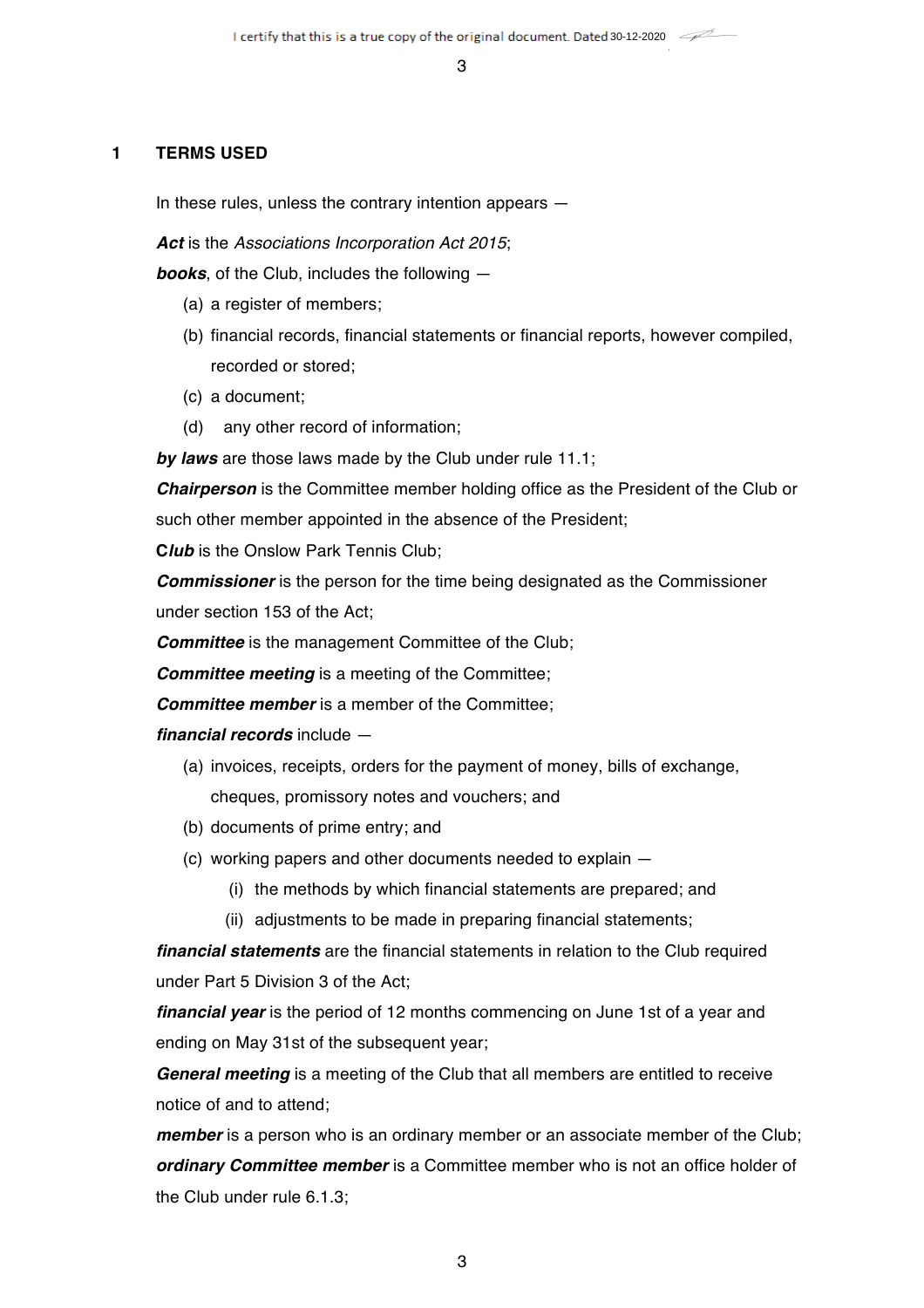*ordinary member* is a member with the rights referred to in rule 5.1.1; *register of members* is the register of members referred to in section 53 of the Act; *rules* are these rules of the Club, as in force for the time being;

**Secretary** is the Committee member holding office as the Secretary of the Club; *Special general meeting* is a General meeting of the Club other than the Annual general meeting;

*Special resolution* is a resolution passed by not less than 75% of members eligible to vote at a General meeting of which not less than 21 days' notice has been given; *Treasurer* is the Committee member holding office as the Treasurer of the Club.

# **2 NAME**

The name of the Association is the Onslow Park Tennis Club.

# **3 OBJECTS**

- **3.1** To promote and encourage the playing of tennis by amateurs and for such purpose to do all or any of the following acts or things:
- **3.2** to purchase, lease, hire or otherwise acquire any real or personal estate for the purpose of carrying on a Tennis Club;
- **3.3** to lay out, construct, build, erect, alter or maintain upon the premises for the time being belonging to or occupied by the Club, tennis courts, clubhouses, grandstands and other buildings and erections incidental thereto and to furnish, fit up and maintain the same for the use of the members of the Club and to provide all the necessary equipment, appliances and conveniences therefore;
- **3.4** to promote, hold or enter into either alone or jointly with another Club any tournaments, competitions and matches, and to offer, give or contribute trophies and other awards therefore;
- **3.5** to become affiliated with or subscribe to Tennis West or any other club whose objects are similar to the objects of the Club, and if thought fit, to withdraw or retire from any such club or body;
- **3.6** to invest and deal with the moneys of the Club not immediately required upon such securities and in such manner as may be from time to time determined;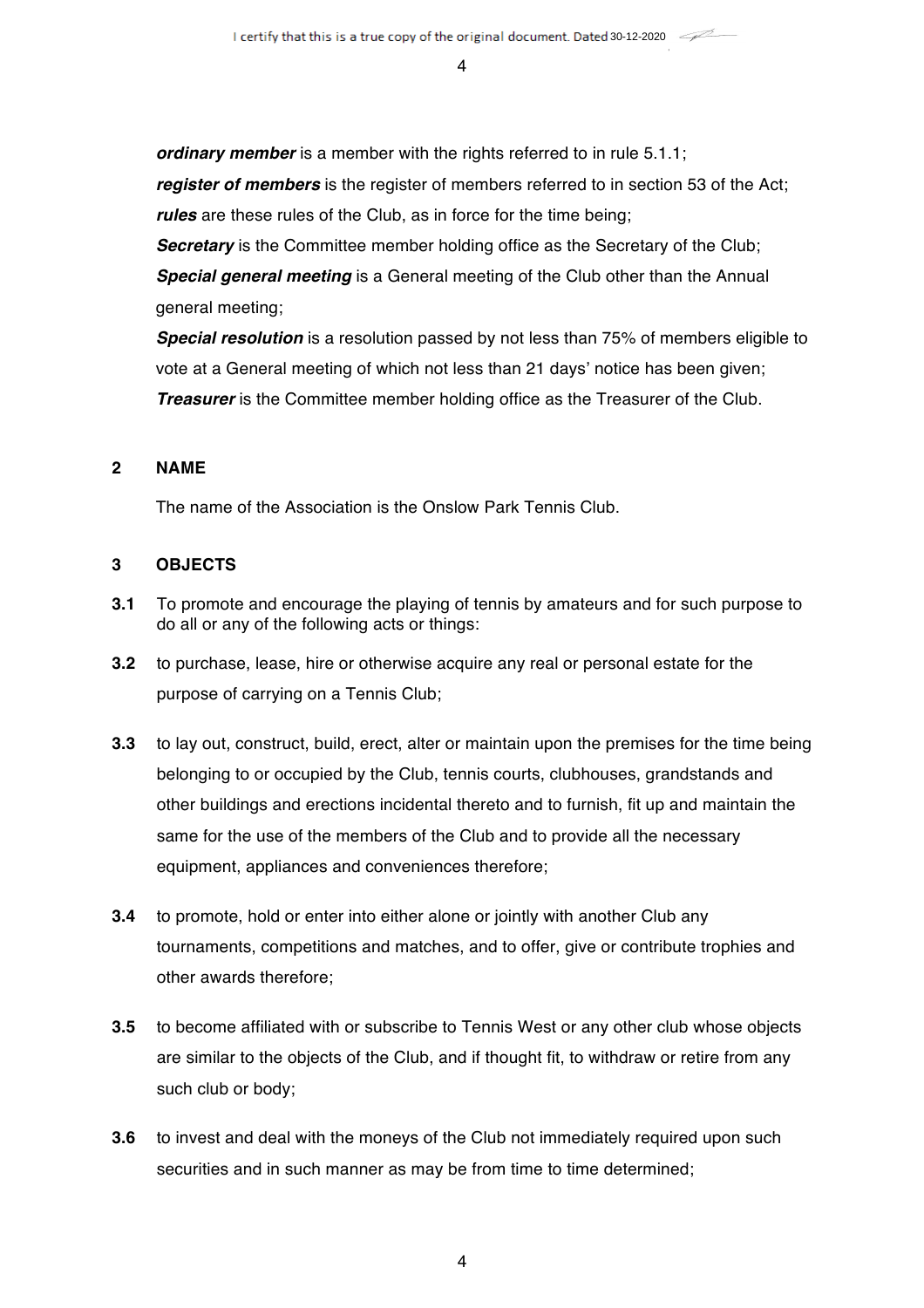- (a) to improve, manage, develop, sell, mortgage, lease, let or hire, grant rights, or license in respect of, dispose of or surrender all or any part of the property or rights of the Club:
- (b) to borrow or raise upon loan any sum or sums of money and for the purpose of securing the repayment thereof to execute or give any mortgages, charges, bonds, debentures, bills of exchange, promissory notes or other securities over all or any of the property of the Club as may be deemed necessary and to liquidate, redeem or pay off such obligations and securities or any of them.

# **4 NOT-FOR-PROFIT BODY**

- **4.1** The property and income of the club must be applied solely towards the promotion of the objects or purposes of the club and no part of that property or income may be paid or otherwise distributed, directly or indirectly, to any member, except in good faith in the promotion of those objects or purposes.
- **4.2** A payment may be made to a member out of the funds of the Club only if it is authorised by an office bearer or the Captain for reimbursement of reasonable expenses properly incurred by the member on behalf of the Club.

# **5 MEMBERS**

# **5.1 Classes of members**

- 5.1.1 *Ordinary Members* who shall enjoy all the privileges of the Club.
- 5.1.2 *Junior Members* shall be persons under the age of sixteen (16) years at the first day of September Junior members shall not have voting rights and shall be subject to such restrictions and conditions as the Committee may from time to time impose.
- 5.1.3 *Midweek Members* shall be entitled to all the privileges of the Club except the use of the courts for play on Saturday and Sunday, and shall not be eligible to represent the club in league teams or participate in the Club Championship tournament.
- 5.1.4 *Student Members* shall be full time students between the ages of 16 and 25 years and shall be entitled to all the privileges of the Club.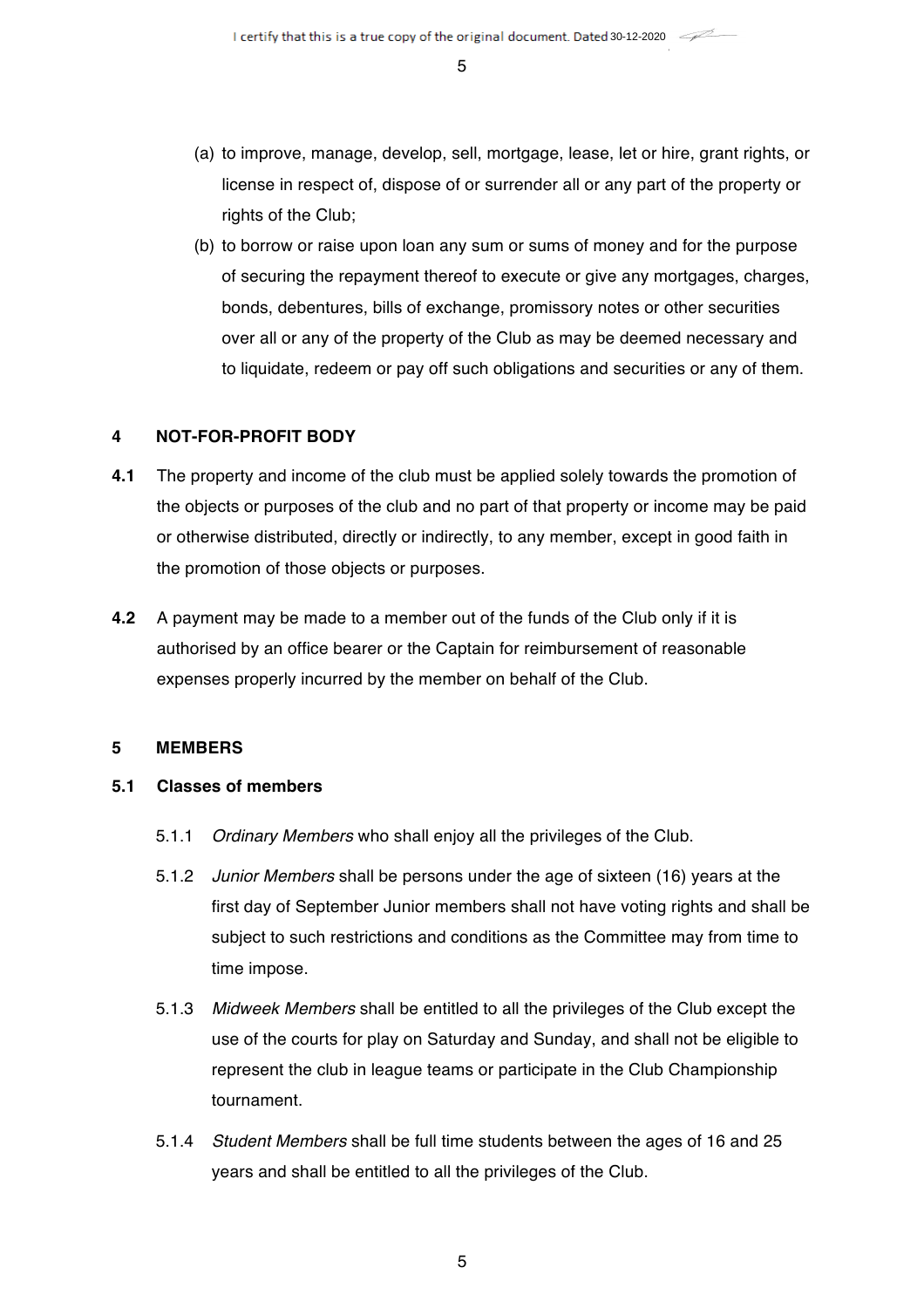- 5.1.5 *Life Members* may be nominated by the Committee and elected at a General Meeting in recognition of services rendered to the Club. They shall be entitled to enjoy all the privileges of membership of the Club without payment of any fees.
- 5.1.6 *Social Members* shall be entitled to all the privileges of the Club other than the use of the courts for play and the right to vote at any meetings of the Club.

# **5.2 Applications for membership**

- 5.2.1 A new application for membership must be made to the Captain or the Secretary.
- 5.2.2 Objections to applications must be lodged in writing with the Secretary and must be determined by the Committee at its next meeting.
- 5.2.3 Where no objection to the application is lodged with the Secretary within 14 days, the application and the applicable class of membership shall be considered and determined by the Captain and in his absence by the Committee at its next meeting.
- 5.2.4 A successful applicant shall be provided with a copy of these rules.

#### **5.3 Resignation**

- 5.3.1 A member may resign from membership of the Club by giving notice to the Captain or the Secretary.
- 5.3.2 The resignation takes effect
	- (a) when the Captain or the Secretary receives the notice; or
	- (b) if a later time is stated in the notice, at that later time.
- 5.3.3 A person who has resigned from membership of the Club remains liable for any fees that are owed to the Club (the *owed amount*) at the time of resignation.
- 5.3.4 The owed amount may be recovered by the Club in a court of competent jurisdiction as a debt due to the Club.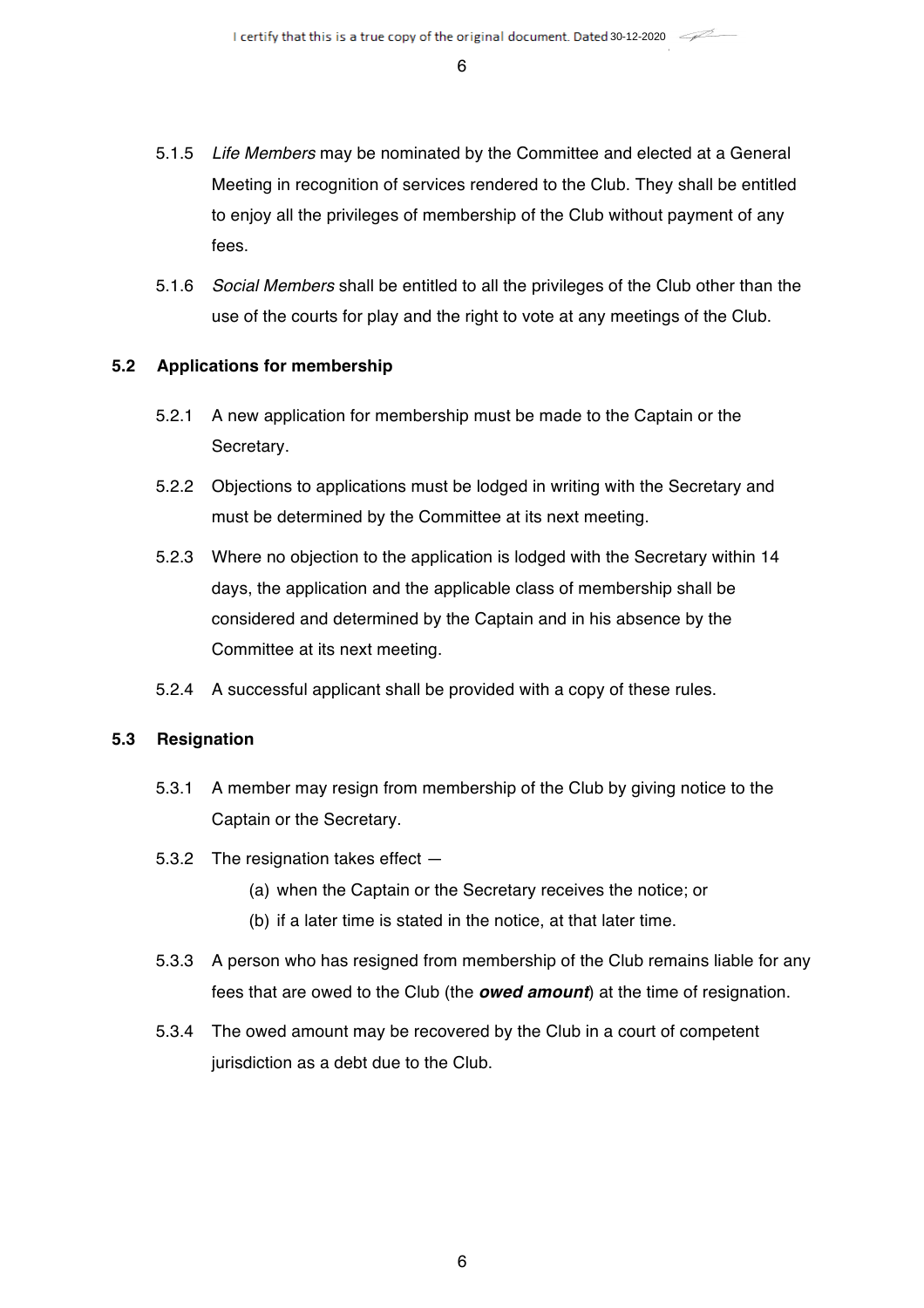#### **5.4 Expulsion**

- 5.4.1 Every member on joining the Club impliedly undertakes to comply with the rules and by-laws of the Club for the time being and any refusal or neglect to do so may render such member liable to expulsion.
- 5.4.2 A member expelled under this rule shall forfeit all fees and subscriptions paid.

#### **5.5 When Membership Ceases**

- 5.5.1 A person ceases to be a member when any of the following takes place
	- (a) for a member who is an individual, the individual dies;
	- (b) the person resigns from the Club under rule 5.3;
	- (c) the person is expelled from the Club under rule 5.4;
	- (d) the person ceases to be a member under rule 5.7.4.
- 5.5.2 The rights of a member are not transferable and end when membership ceases.

#### **5.6 Register Of Members**

- 5.6.1 The Secretary, or another person authorised by the Committee, is responsible for the requirements imposed on the Club under section 53 of the Act to maintain the register of members and record in that register changes in the membership of the Club.
- 5.6.2 In addition to the matters referred to in section 53(2) of the Act, the register of members must include the class of membership (if applicable) to which each member belongs and the date on which each member becomes a member.
- 5.6.3 The register of members must be kept at the Secretary's place of residence, or at another place determined by the Committee.
- 5.6.4 A member who wishes to inspect the register of members must contact the Secretary to make the necessary arrangements.
- 5.6.5 If  $-$ 
	- (a) a member inspecting the register of members wishes to make a copy of, or take an extract from, the register under section 54(2) of the Act; or
	- (b) a member makes a written request under section 56(1) of the Act to be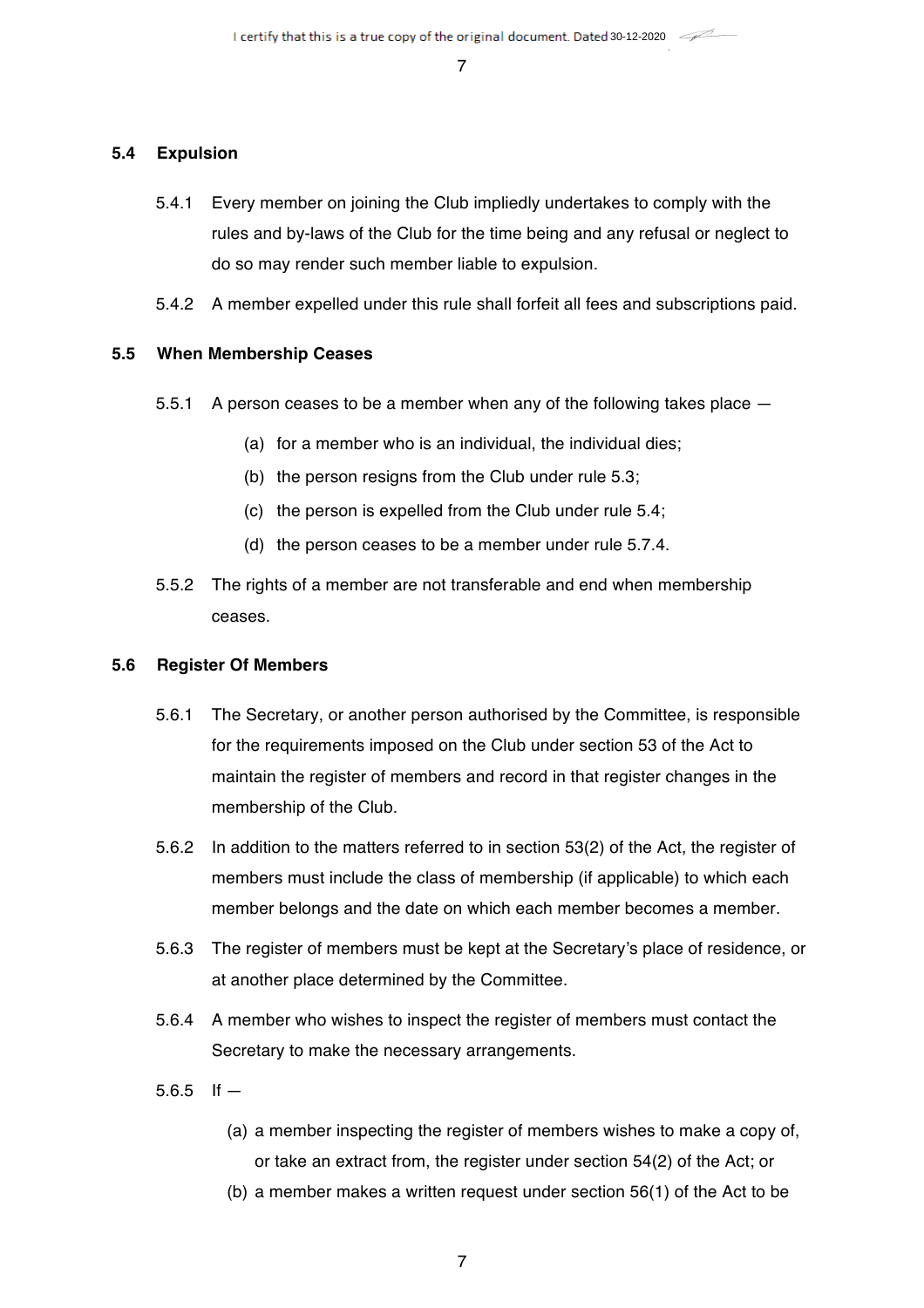provided with a copy of the register of members,

the Committee may require the member to provide a statutory declaration setting out the purpose for which the copy or extract is required and declaring that the purpose is connected with the affairs of the Club.

#### **5.7 Membership fees**

- 5.7.1 The Committee must determine the entrance fee (if any) and the annual membership fees (if any) to be paid for membership of the Club.
- 5.7.2 The fees determined under sub rule 5.7.1 may be different for different classes of membership.
- 5.7.3 A member must pay the annual membership fee to the Treasurer, or another person authorised by the committee to accept payments, by the date (the *due*  date) determined by the Committee.
- 5.7.4 If a member has not paid the annual membership fee within the period of 2 months after the due date, the member ceases to be a member on the expiry of that period.
- 5.7.5 If a person who has ceased to be a member under sub rule 5.7.4 offers to pay the annual membership fee after the period referred to in that sub rule has expired —
	- (a) the Committee may, at its discretion, accept that payment; and
	- (b) if the payment is accepted, the person's membership is reinstated from the date the payment is accepted.

# **6 COMMITTEE**

# **6.1 Committee members**

- 6.1.1 The Committee members consist of
	- (a) the office holders of the Club;
	- (b) the Captain; and
	- (c) at least one ordinary Committee member.
- 6.1.2 The Committee must determine the number of members who may be ordinary Committee members.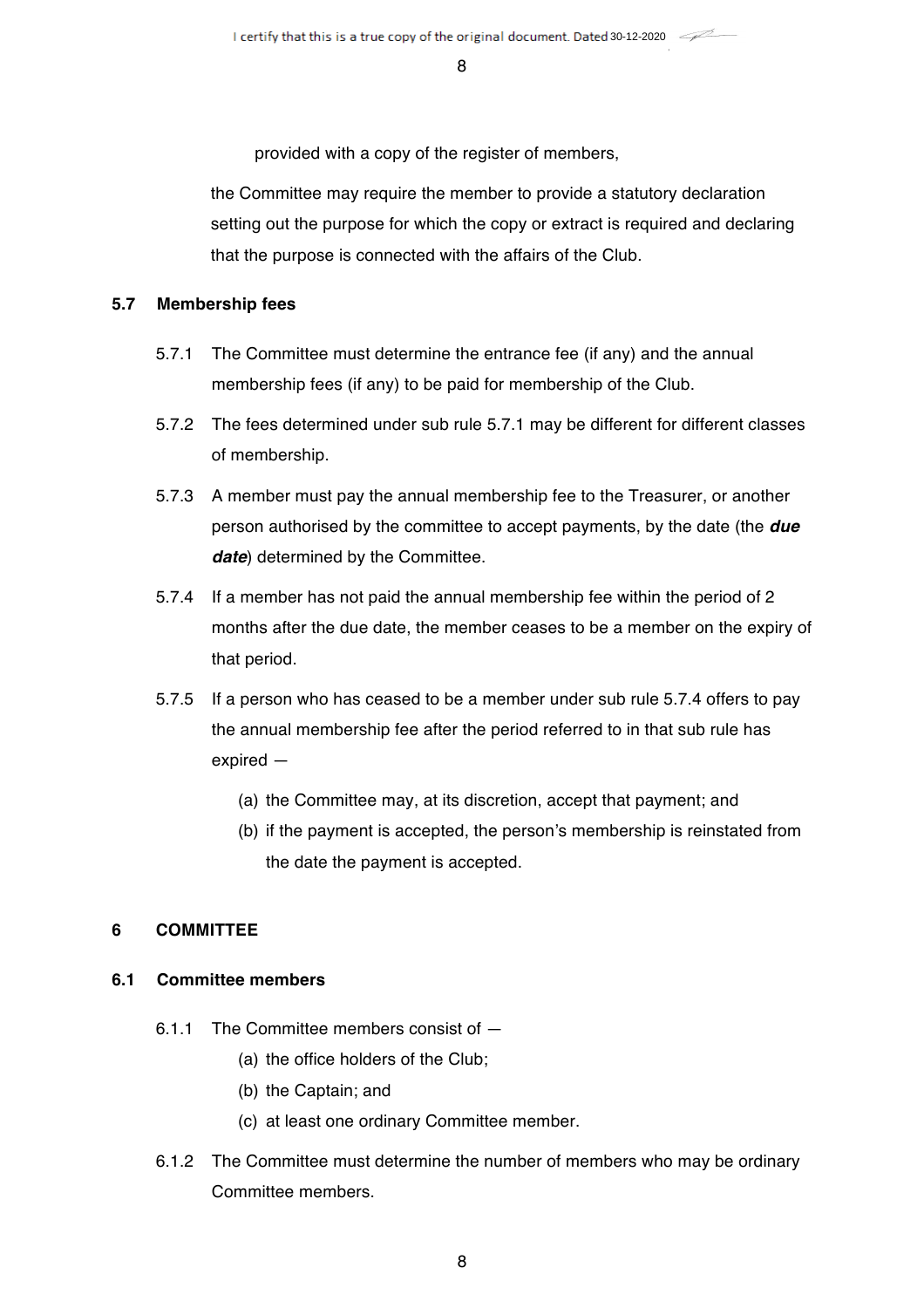- 6.1.3 The following are the office holders of the Club
	- (a) the President;
	- (b) the Secretary;
	- (c) the Treasurer.
- 6.1.4 A person may be a Committee member if the person is
	- (a) an individual who has reached 18 years of age; and
	- (b) an ordinary member.
- 6.1.5 A person must not hold 2 or more of the offices in subrule 6.1.3 at the same time.
- 6.1.6 At least 30 days before an Annual general meeting, the Secretary must send written notice to all the members —
	- (a) calling for nominations for election to the Committee; and
	- (b) stating the date by which nominations must be received by the Secretary to comply with subrule 6.1.7.
- 6.1.7 A member who wishes to be considered for election to the Committee at the Annual general meeting must nominate for election by advising the Secretary at least 14 days before the Annual general meeting.
- 6.1.8 A member may nominate for one specified position of office holder of the Club or to be an ordinary Committee member.

A member whose nomination does not comply with this rule is not eligible for election to the Committee unless the member is nominated under rule 6.2.2 or 6.3.3(b).

#### **6.2 Election of officers**

- 6.2.1 At the Annual general meeting, a separate election must be held for each position of the officers of the Club.
- 6.2.2 If there is no nomination for a position, the Chairperson of the meeting may call for nominations from the ordinary members at the meeting.
- 6.2.3 If only one member has nominated for a position, the Chairperson of the meeting must declare the Member elected to the position.
- 6.2.4 If more than one member has nominated for a position, the ordinary members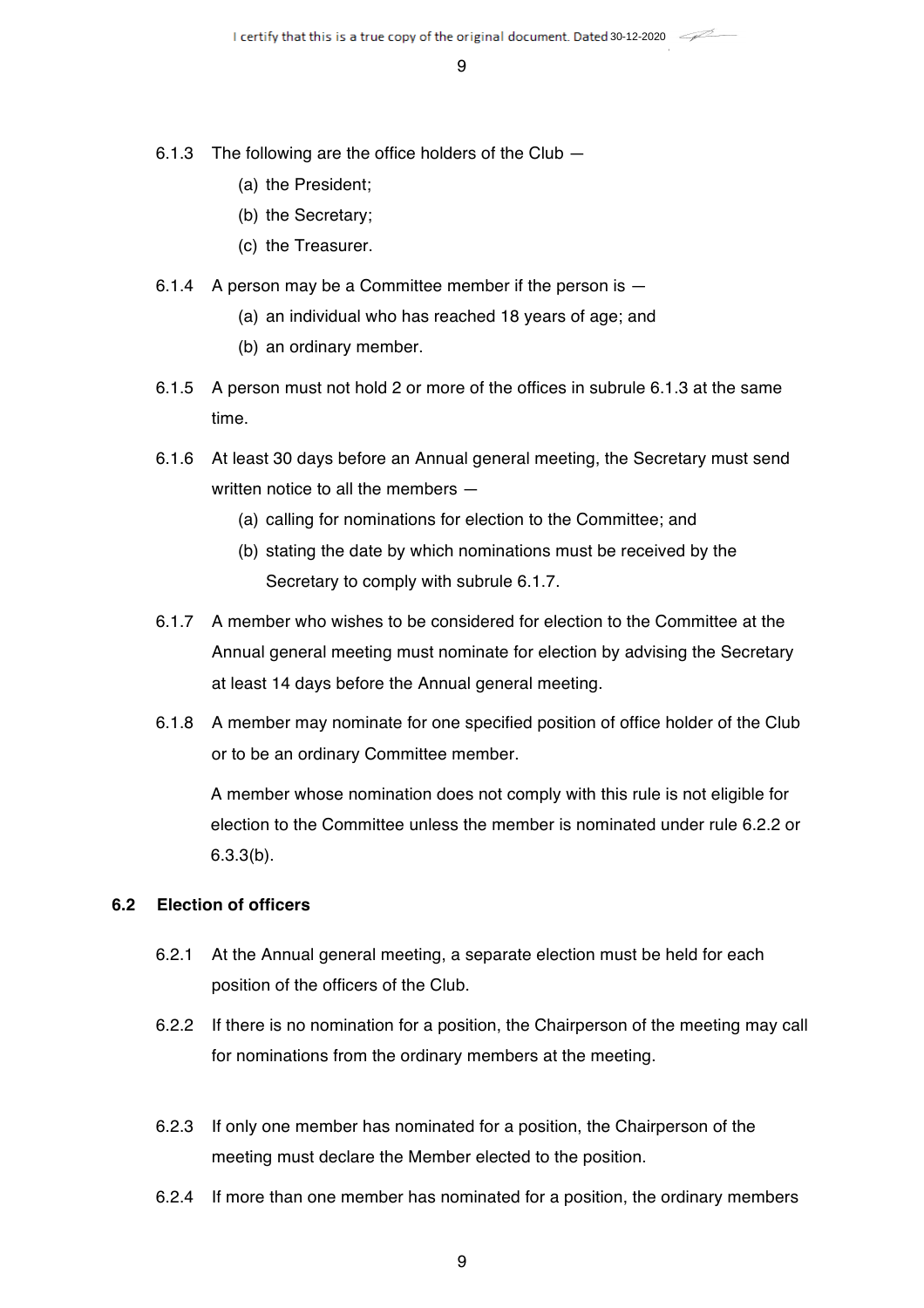at the meeting must vote in accordance with procedures that have been determined by the Committee to decide who is to be elected to the position.

- 6.2.5 Each ordinary member present at the meeting may vote for one member who has nominated for the position.
- 6.2.6 A member who has nominated for a position may vote for himself or herself.
- 6.2.7 On the election of a new Chairperson, that person may take over as the Chairperson of the meeting.

# **6.3 Election of ordinary Committee members**

- 6.3.1 By election to their positions, the officers and Captain are ex officio members of the Committee.
- 6.3.2 At the Annual general meeting, the Club must decide by resolution the number of ordinary Committee members (if any) to hold office for the next year.
- 6.3.3 If the number of members nominating for the position of ordinary Committee member is not greater than the number to be elected, the Chairperson of the meeting —
	- (a) must declare each of those members to be elected to the position; and
	- (b) may call for further nominations from the ordinary members at the meeting to fill any positions remaining unfilled after the elections under paragraph (a).

# 6.3.4 If  $-$

- (a) the number of members nominating for the position of ordinary Committee member is greater than the number to be elected; or
- (b) the number of members nominating under sub rule 6.3.3(b) is greater than the number of positions remaining unfilled,

the ordinary members at the meeting must vote in accordance with procedures that have been determined by the Committee to decide the members who are to be elected to the position of ordinary Committee member.

6.3.5 A member who has nominated for the position of ordinary Committee member may vote in accordance with that nomination.

# **6.4 Term of office**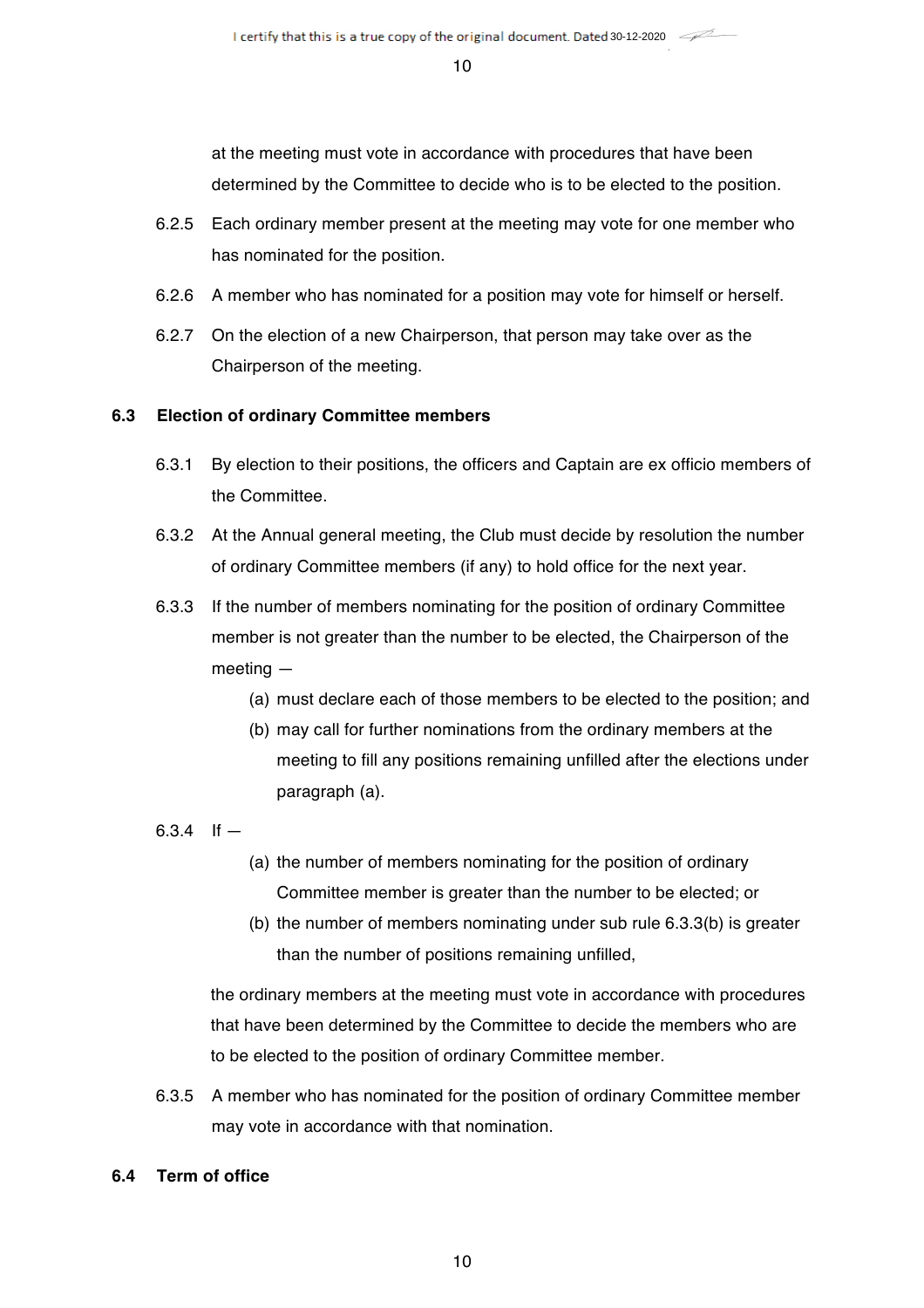- 6.4.1 The term of office of a Committee member begins when the member -
	- (a) is elected at an Annual general meeting or under sub rule 6.5.3(1)(b); or
	- (b) is appointed to fill a casual vacancy under rule 6.7.
- 6.4.2 Subject to rule 6.6, a Committee member holds office until the positions on the Committee are declared vacant at the next Annual general meeting.
- 6.4.3 A Committee member may be re-elected.

#### **6.5 Resignation and removal from office**

- 6.5.1 A Committee member may resign from the Committee by notice given to the Secretary or, if the resigning member is the Secretary, given to the President.
- 6.5.2 The resignation takes effect
	- (a) when the notice is received by the Secretary or President; or
	- (b) if a later time is stated in the notice, at the later time.
- 6.5.3 At a General meeting, the Club may by resolution
	- (a) remove a Committee member from office; and
	- (b) elect a member who is eligible under rule 6.1.4 to fill the vacant position.

#### **6.6 When membership of Committee ceases**

- 6.6.1 A person ceases to be a Committee member if the person
	- (a) dies or otherwise ceases to be a member; or
	- (b) resigns from the Committee or is removed from office under rule 6.5.3; or
	- (c) becomes ineligible to accept an appointment or act as a Committee member under section 39 of the Act;
	- (d) becomes permanently unable to act as a Committee member because of a mental or physical disability; or
	- (e) fails to attend 3 consecutive Committee meetings, of which the person has been given notice, without having notified the Committee that the person will be unable to attend.
- 6.6.2 Upon cessation of membership of the Committee the member must deliver or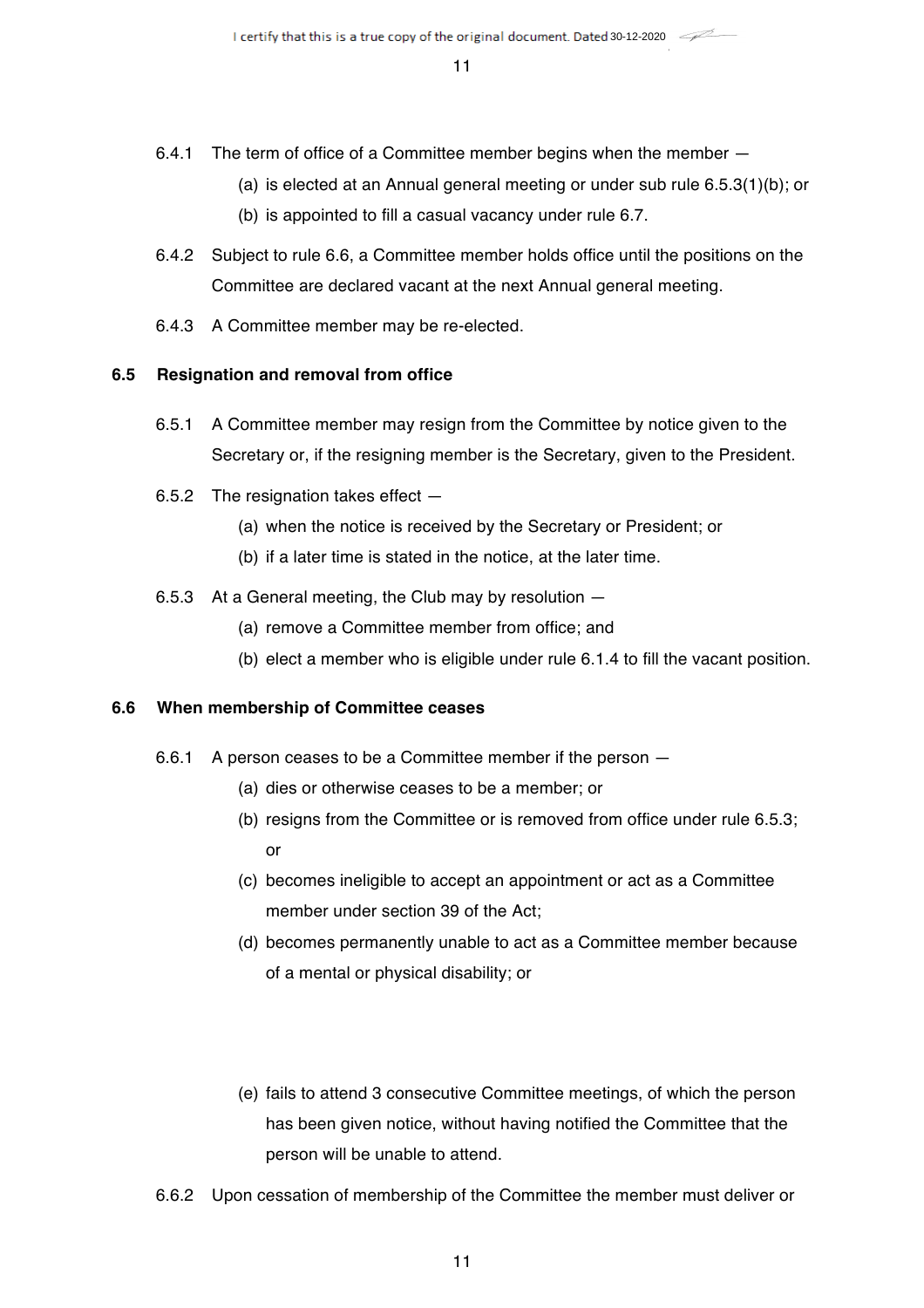must cause to be delivered to an office holder all relevant documents and records they hold pertaining to the management of the Club.

# **6.7 Filling casual vacancies**

- 6.7.1 The Committee may appoint a member who is eligible under rule 6.1.8 to fill a position on the Committee that —
	- (a) has become vacant under rule 6.6; or
	- (b) was not filled by election at the most recent annual general meeting or under rule 6.5.3(b).
- 6.7.2 If the position of Secretary becomes vacant, the Committee must appoint a member who is eligible under rule 6.1.8 to fill the position within 14 days after the vacancy arises.
- 6.7.3 Subject to the requirement for a quorum under rule 8.3, the Committee may continue to act despite any vacancy in its membership.
- 6.7.4 If there are fewer Committee members than required for a quorum under rule 8.3, the Committee may act only for the purpose of —
	- (a) appointing Committee members under this rule; or
	- (b) convening a General meeting.

# **6.8 Powers of the Committee**

- 6.8.1 To exercise all the powers of the Club, the powers of this Section and to manage its affairs in accordance with the Act, these Rules and the Bylaws, subject only to a Special Resolution of members at a General meeting.
- 6.8.2 To make, alter and rescind any bylaws that it considers necessary for the effective administration of the Club, provided that no bylaw may be inconsistent with these Rules.
- 6.8.3 To accept, delay, impose conditions upon or reject the applications of new members into the Club.
- 6.8.4 To determine the class and category of members.
- 6.8.5 Subject to the Act and these Rules, to discipline, suspend or expel members.
- 6.8.6 To set, change and impose fees and levies upon members.
- 6.8.7 To appoint any ordinary member to fill a casual vacancy on the Committee.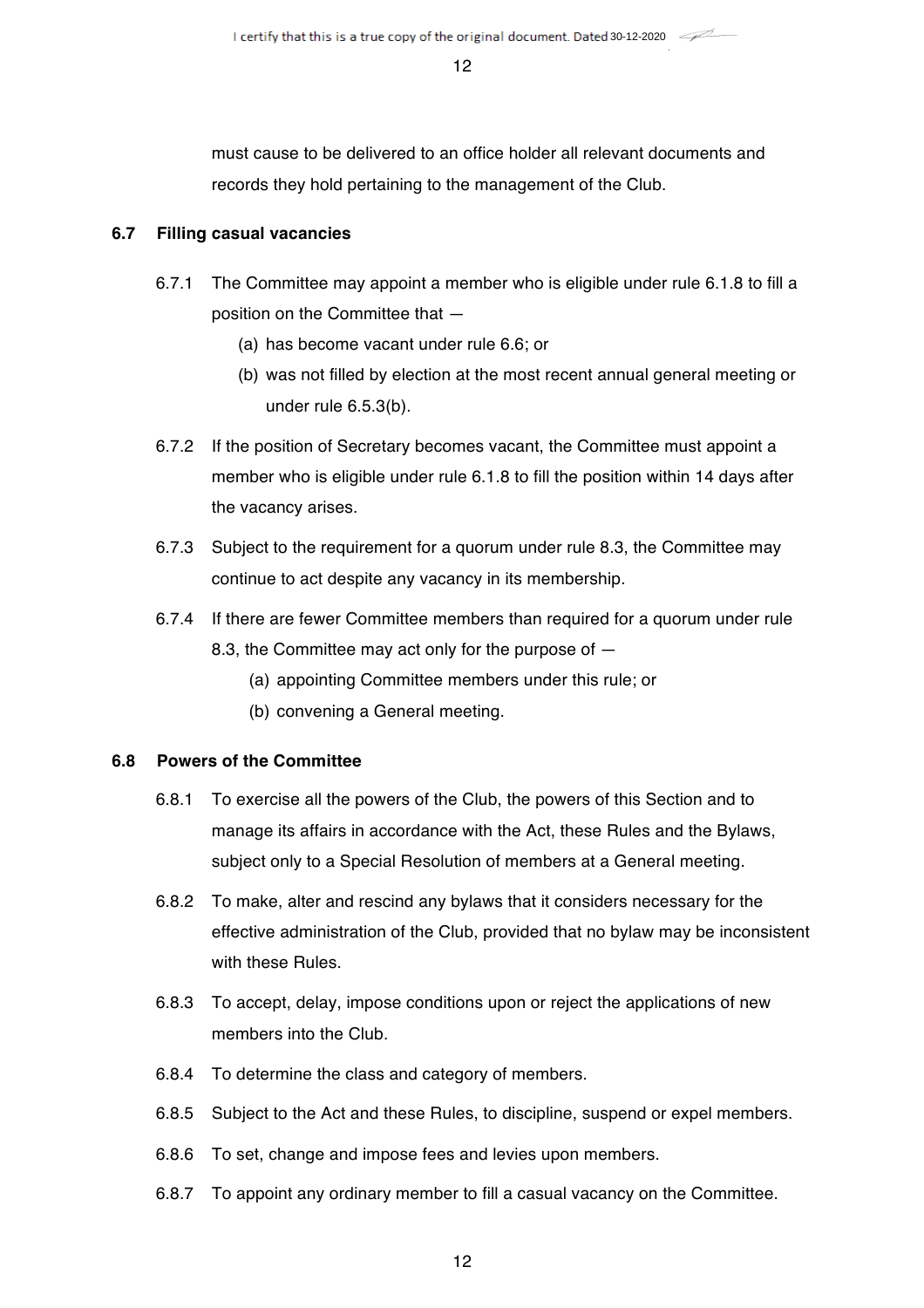#### **6.9 Validity of acts**

The acts of a Committee or subcommittee thereof, or of a Committee member or member of a subcommittee, are valid despite any defect that may afterwards be discovered in the election, appointment or qualification of a Committee member or member of a subcommittee**.**

# **7 OFFICERS**

# **7.1 President**

- 7.1.1 The President has the powers and duty to convene and preside as Chairperson at all Committee and General meetings of the Club.
- 7.1.2 If the President is not present at any meeting then the members present must elect another Committee member to preside as Chairperson.
- 7.1.3 The President must consult with the Secretary regarding the business to be conducted at each meeting.

# **7.2 Secretary**

The Secretary has the following duties —

- (a) dealing with the Club's correspondence;
- (b) consulting with the President regarding the business to be conducted at each Committee meeting and General meeting;
- (c) preparing the notices required for meetings and for the business to be conducted at meetings;
- (d) unless another member is authorised by the Committee to do so, maintaining on behalf of the Club the register of members, and recording in the register any changes in the membership, as required under section 53(1) of the Act;
- (e) maintaining on behalf of the Club an up-to-date copy of these rules, as required under section 35(1) of the Act;
- (f) unless another member is authorised by the Committee to do so, maintaining on behalf of the Club a record of Committee members and other persons authorised to act on behalf of the Club, as required under section 58(2) of the Act;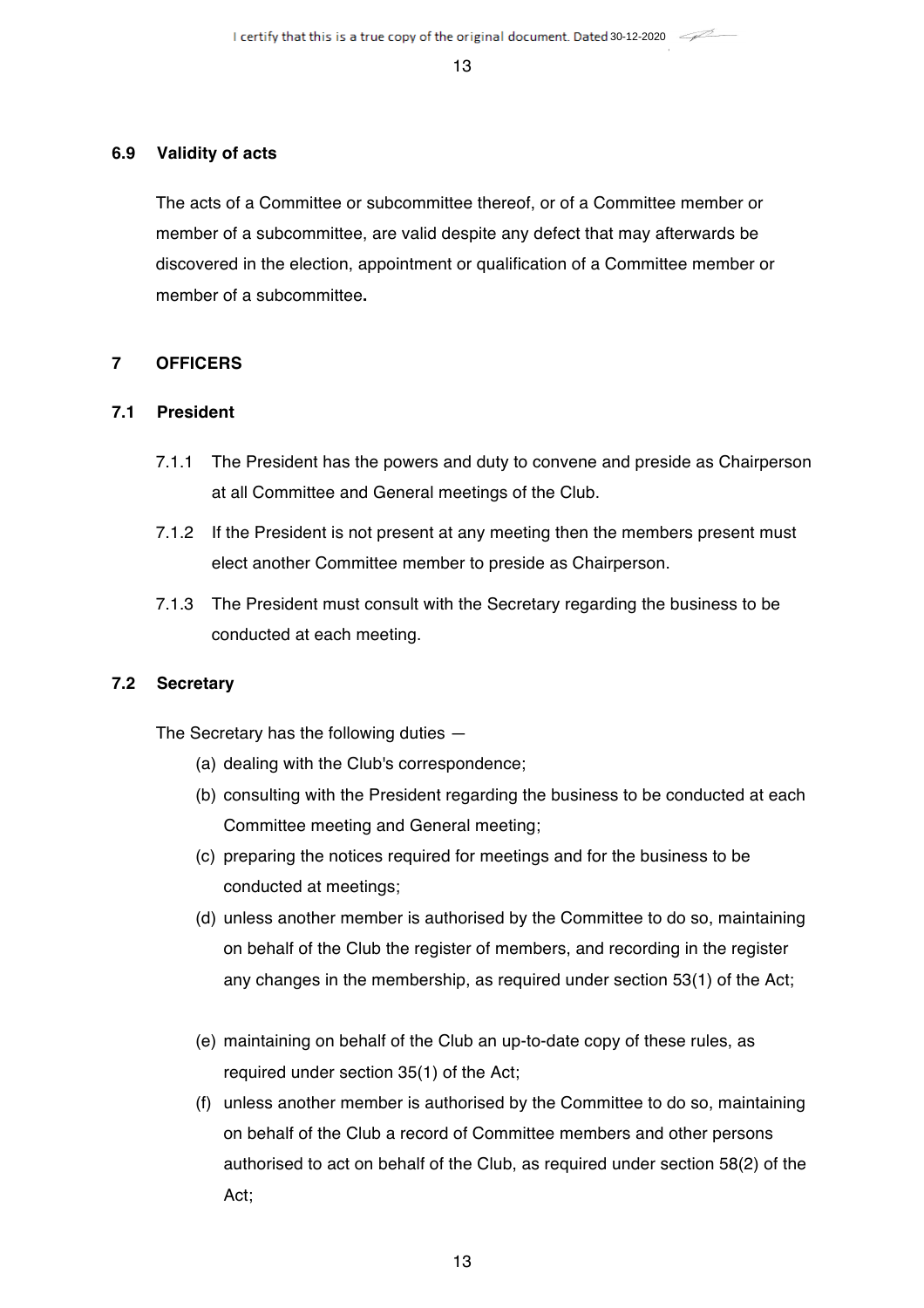- (g) ensuring the safe custody of the books of the Club, other than the financial records, financial statements and financial reports, as applicable to the Club;
- (h) maintaining full and accurate minutes of Committee meetings and General meetings;
- (i) carrying out any other duty given to the Secretary under these rules or by the **Committee**

#### **7.3 Treasurer**

The Treasurer has the following duties —

- (a) ensuring that any amounts payable to the Club are collected;
- (b) ensuring that any amounts paid to the Club are credited to the appropriate account of the Club, as directed by the Committee;
- (c) ensuring that any payments to be made by the Club that have been authorised by the Committee or at a General meeting and are made on time;
- (d) ensuring that the Club complies with the relevant requirements of Part 5 of the Act;
- (e) ensuring the safe custody of the Club's financial records, financial statements and financial reports, as applicable to the Club;
- (f) coordinating the preparation of the Club's financial statements before their submission to the Club's Annual general meeting;
- (g) providing any assistance required by an auditor or reviewer conducting an audit or review of the Club's financial statements or financial report under Part 5 Division 5 of the Act;
- (h) carrying out any other duty given to the Treasurer under these rules or by the Committee.

# **8 COMMITTEE MEETINGS**

The Committee must meet not less than 3 times in each year on the dates and at the times and places determined by the Committee.

The date, time and place of the first Committee meeting must be determined by the Committee members as soon as practicable after the Annual general meeting at which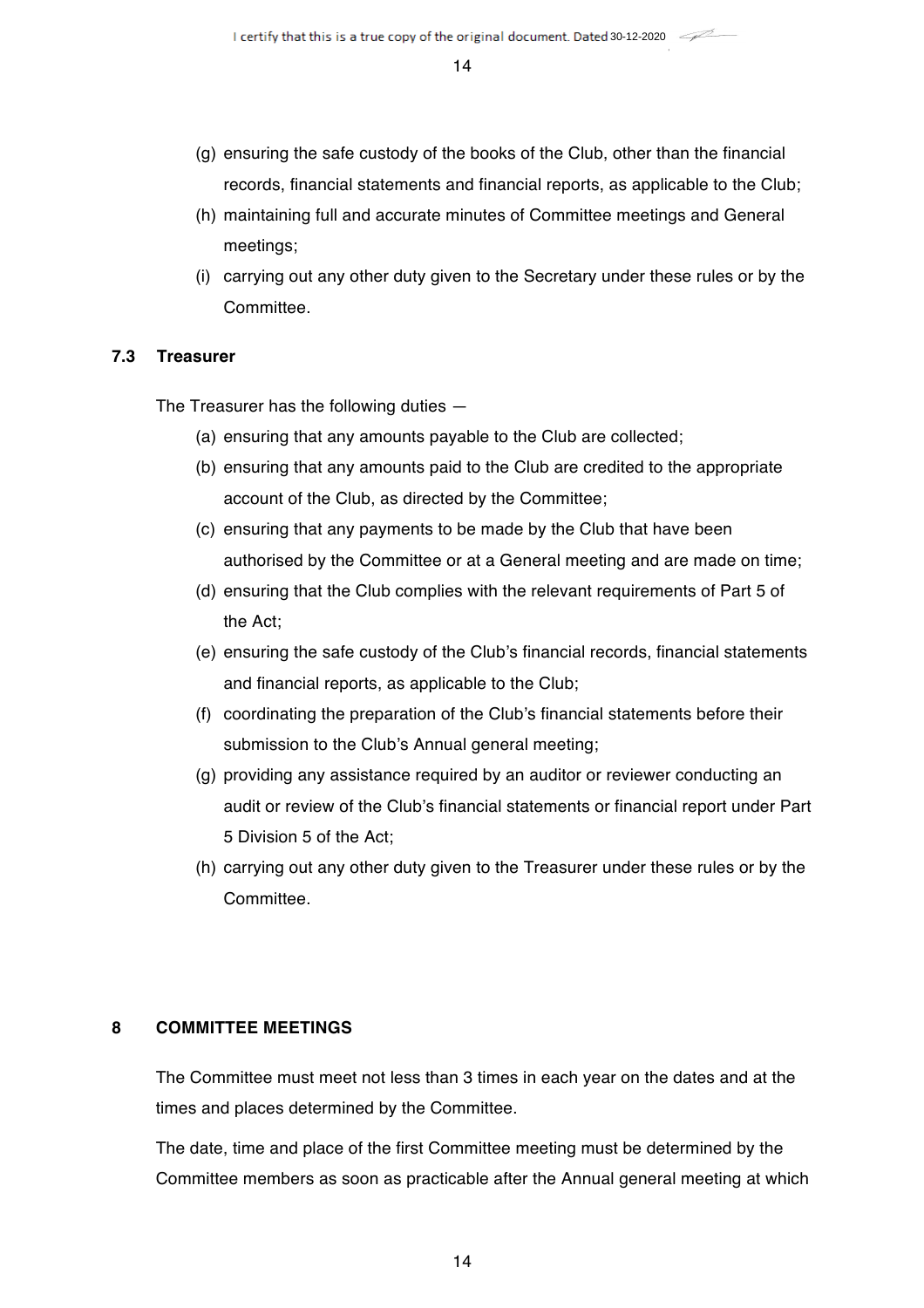the Committee members are elected.

Special Committee meetings may be convened by the President or any 2 Committee members.

# **8.1 Notice of Committee meetings**

- 8.1.1 Notice of Committee meetings must be given to each Committee member at least 48 hours before the time of the meeting.
- 8.1.2 The notice must state the date, time and place of the meeting and must describe the nature of the business to be conducted at the meeting.
- 8.1.3 Unless sub rule 8.1.4 applies, the only business that may be conducted at the meeting is the business described in the notice.
- 8.1.4 Urgent business that has not been described in the notice may be conducted at the meeting if the Committee members at the meeting unanimously agree to treat that business as urgent.

#### **8.2 Procedure and order of business**

- 8.2.1 The President must preside as Chairperson of each Committee meeting.
- 8.2.2 If the President is absent or unwilling to act as Chairperson of a meeting, the Committee members at the meeting must choose one of them to act as Chairperson of the meeting.
- 8.2.3 The order of business at a Committee meeting may be determined by the President or the Committee members at the meeting.
- 8.2.4 A member or other person who is not a Committee member may attend a Committee meeting if invited to do so by the Committee.
- 8.2.5 A person invited under sub rule 8.2.4 to attend a Committee meeting
	- (a) has no right to any agenda, minutes or other document circulated at the meeting; and
	- (b) must not comment about any matter discussed at the meeting unless invited by the Committee to do so; and
	- (c) cannot vote on any matter that is to be decided at the meeting.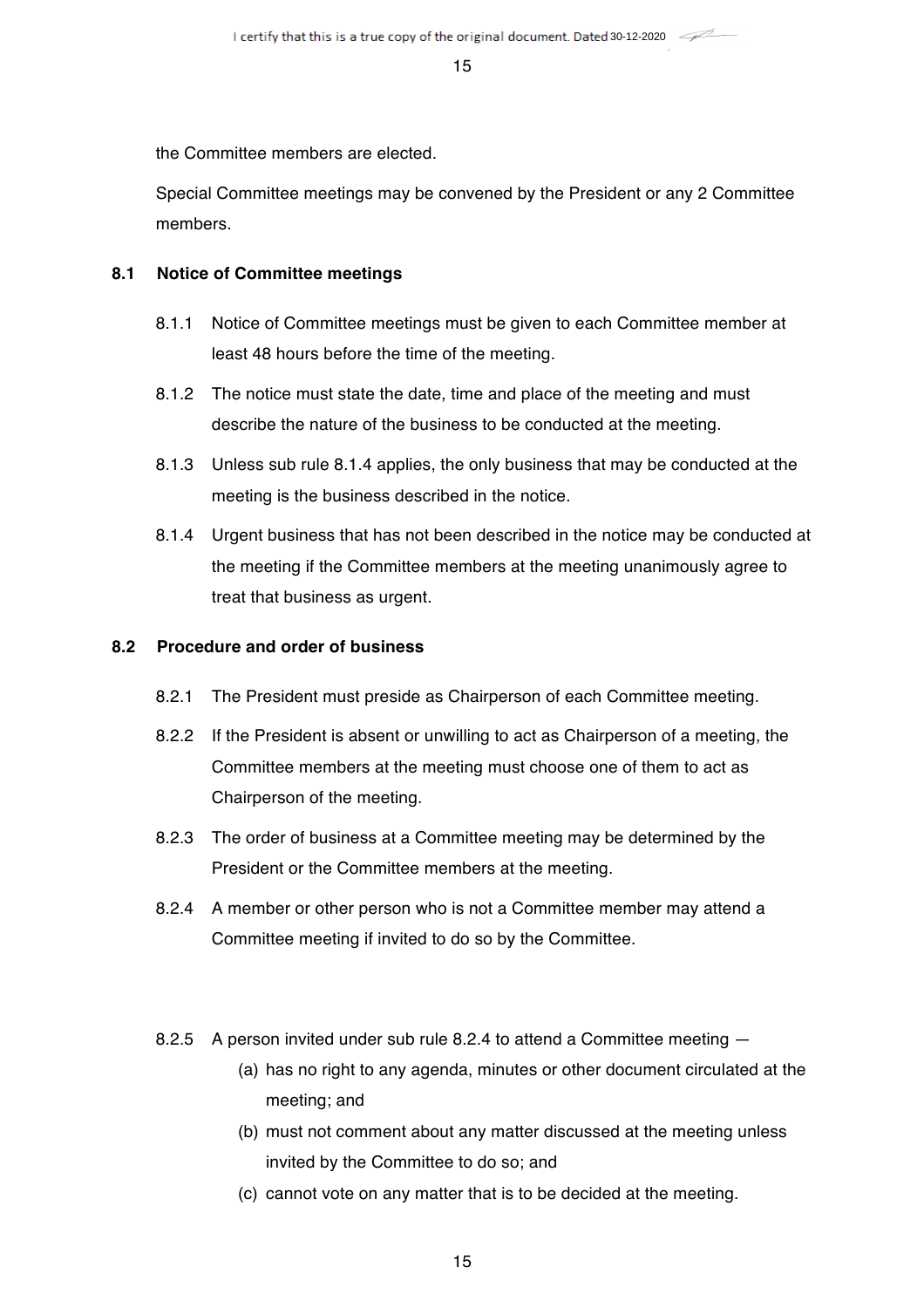- 8.2.6 Attendance at a Committee meeting need not be in person but may be by telephone or other means of instantaneous communication.
- 8.2.7 A member who participates in a Committee meeting as allowed under sub rule 8.2.6 is taken to be present at the meeting and, if the member votes at the meeting, the member is taken to have voted in person.

# **8.3 Quorum**

- 8.3.1 A quorum for the Committee shall be 4 members thereof.
- 8.3.2 Subject to rule 6.7.4, no business is to be conducted at a Committee meeting unless a quorum is present.
- 8.3.3 If a quorum is not present within 30 minutes after the commencement time, the meeting shall be adjourned to a date and time set by those members present.

# **8.4 Voting at Committee meetings**

- 8.4.1 Each Committee member present at a Committee meeting has one vote on any question arising at the meeting.
- 8.4.2 A motion is carried if a majority of the Committee members present at the Committee meeting vote in favour of the motion.
- 8.4.3 If the votes are divided equally on a question, the President has a second or casting vote.
- 8.4.4 A vote may take place by the Committee members present indicating their agreement or disagreement or by a show of hands, unless the Committee decides that a secret ballot is needed to determine a particular question.
- 8.4.5 If a secret ballot is needed, the President must decide how the ballot is to be conducted.

# **8.5 Minutes of Committee meetings**

- 8.5.1 The Committee must ensure that minutes are taken and kept of each Committee meeting.
- 8.5.2 The minutes must record the following
	- (a) the names of the Committee members present at the meeting;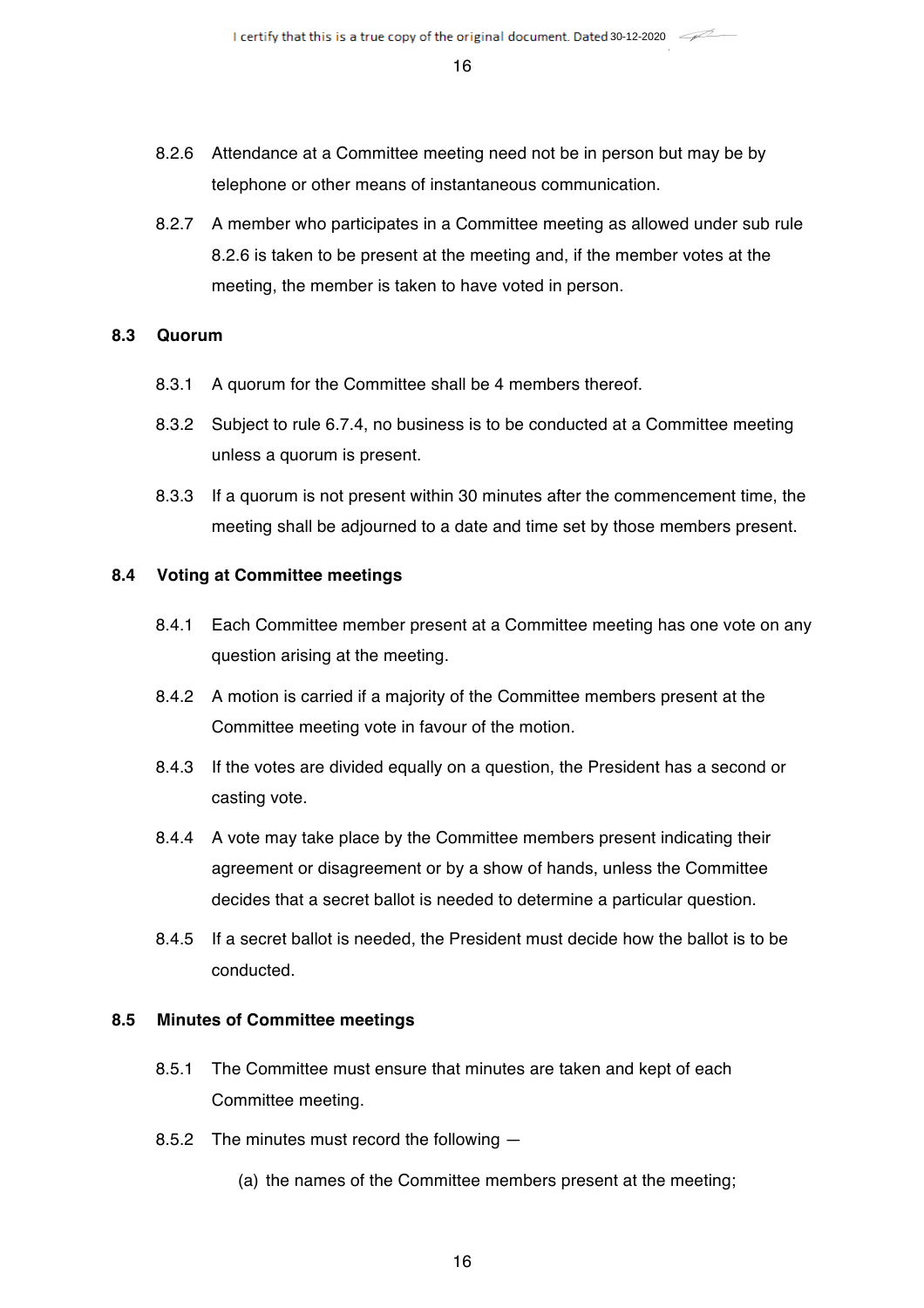- (b) the name of any person attending the meeting under rule 8.2.4;
- (c) the business considered at the meeting;
- (d) any motion on which a vote is taken at the meeting and the result of the vote.
- 8.5.3 The President must ensure that the minutes of a Committee meeting are reviewed and signed as correct by —
	- (a) the President of the meeting; or
	- (b) the Chairperson of the next Committee meeting.
- 8.5.4 When the minutes of a Committee meeting have been signed as correct they are, until the contrary is proved, evidence that —
	- (a) the meeting to which the minutes relate was duly convened and held; and
	- (b) the matters recorded as having taken place at the meeting took place as recorded; and
	- (c) any appointment purportedly made at the meeting was validly made.

# **9 GENERAL MEETINGS**

#### **9.1 Annual general meeting**

- 9.1.1 The Committee must determine the date, time and place of the Annual general meeting which must be held within 6 months of the end of the Club's financial year.
- 9.1.2 The ordinary business of the Annual general meeting is as follows
	- (a) to confirm the minutes of the previous Annual general meeting and of any Special general meeting held since then if the minutes of that meeting have not yet been confirmed;
	- (b) to receive and consider
		- (i) the Committee's annual report on the Club's activities during the preceding financial year; and
		- (ii) the financial statements of the Club for the preceding financial year presented under Part 5 of the Act; and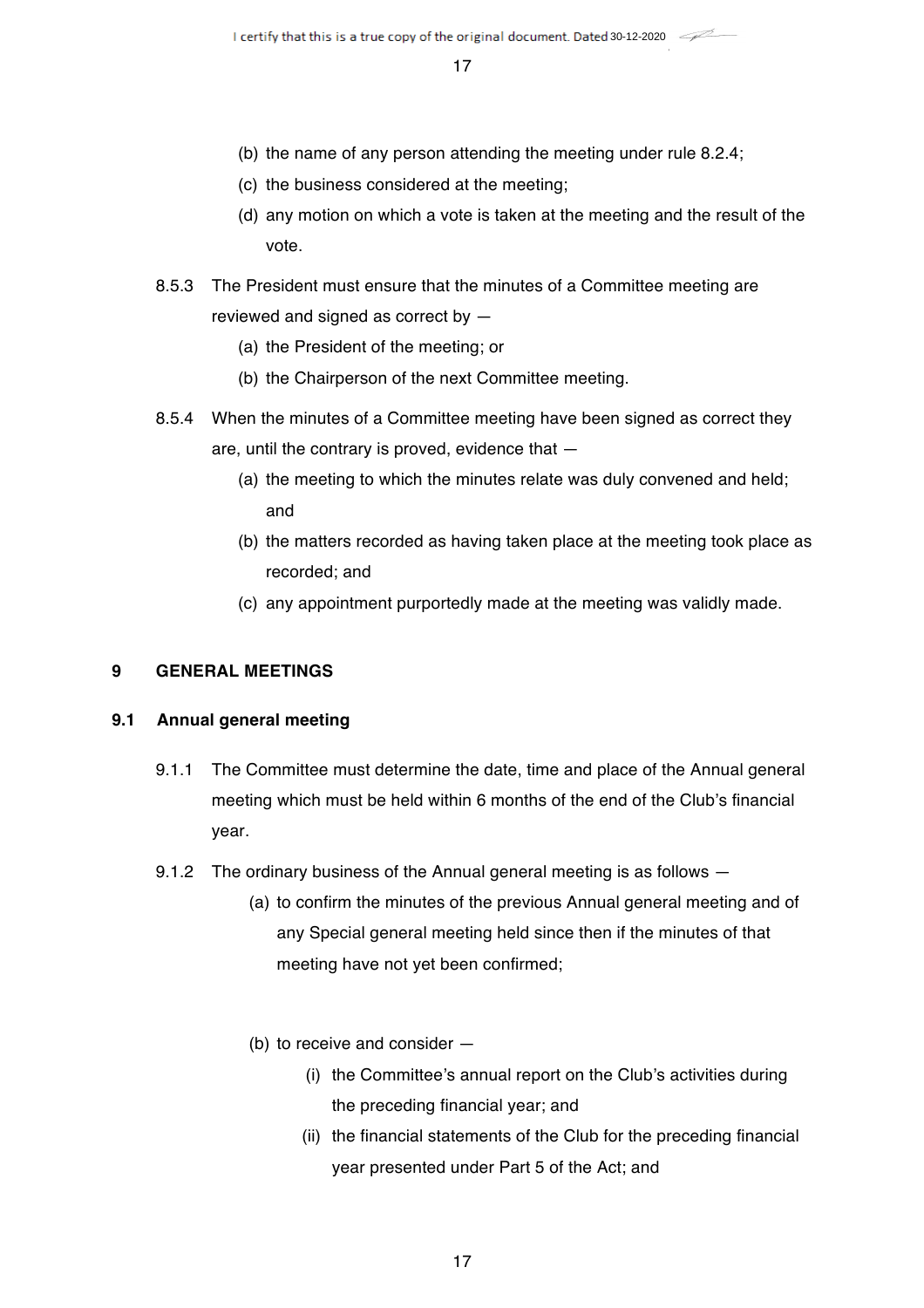- (c) to elect the office holders of the Club, the Captain and the ordinary Committee members for the following year;
- (d) to set, confirm or vary the annual subscriptions and other amounts (if any) to be paid by members.
- 9.1.3 Any other business of which notice has been given in accordance with these rules may be conducted at the Annual general meeting.

# **9.2 Special general meetings**

- 9.2.1 The Committee may convene a Special general meeting.
- 9.2.2 The Committee must convene a Special general meeting if at least 20% of the members require a Special general meeting to be convened.
- 9.2.3 The members requiring a Special general meeting to be convened must
	- (a) make the requirement by written notice given to the Secretary;
	- (b) state in the notice the business to be considered at the meeting; and
	- (c) each sign the notice.
- 9.2.4 The Special general meeting must be convened within 28 days after notice is given under subrule 9.2.3(a).
- 9.2.5 If the Committee does not convene a Special general meeting within that 28 day period, the members making the requirement (or any of them) may convene the Special general meeting.
- 9.2.6 A Special general meeting convened by members under subrule 9.2.5
	- (a) must be held within 3 months after the date the original requirement was made; and
	- (b) may only consider the business stated in the notice by which the requirement was made.
- 9.2.7 The Club must reimburse any reasonable expenses incurred by the members convening a special general meeting under subrule 9.2.5.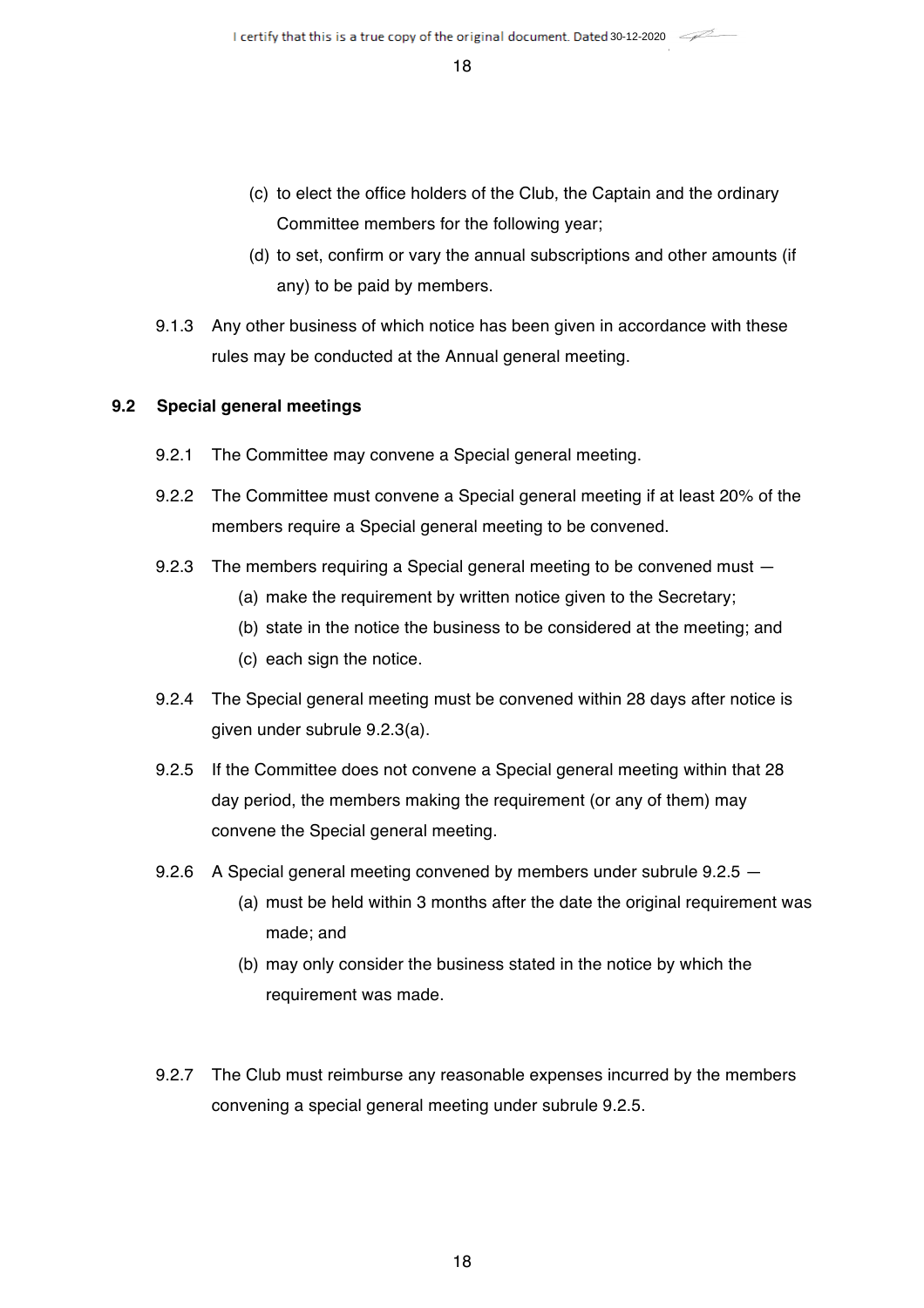#### **9.3 Notice of General meetings**

- 9.3.1 The Secretary or, in the case of a Special general meeting convened under rule 9.2.5, the members convening the meeting, must give to each member —
	- (a) at least 21 days' notice of a General meeting if a special resolution is to be proposed at the meeting; or
	- (b) at least 14 days' notice of a General meeting in any other case.

#### 9.3.2 The notice must —

- (a) specify the date, time and place of the meeting; and
- (b) indicate the general nature of each item of business to be considered at the meeting; and
- (c) if a special resolution is proposed
	- (i) set out the wording of the proposed resolution as required by section 51(4) of the Act; and
	- (ii) state that the resolution is intended to be proposed as a special resolution; and
	- (iii) comply with rule 9.4.7.

#### **9.4 Proxies**

- 9.4.1 Subject to subrule 9.4.2, an ordinary member may appoint an individual who is an ordinary member as his or her proxy to vote and speak on his or her behalf at a General meeting.
- 9.4.2 An ordinary member may be appointed the proxy for not more than 5 other members.
- 9.4.3 The appointment of a proxy must be in writing and signed by the member making the appointment.
- 9.4.4 The member appointing the proxy may give specific directions as to how the proxy is to vote on his or her behalf.
- 9.4.5 If no instructions are given to the proxy, the proxy may vote on behalf of the member as the proxy sees fit.
- 9.4.6 If the Committee has approved a form for the appointment of a proxy, the member may use that form or any other form —
	- (a) that clearly identifies the person appointed as the member's proxy;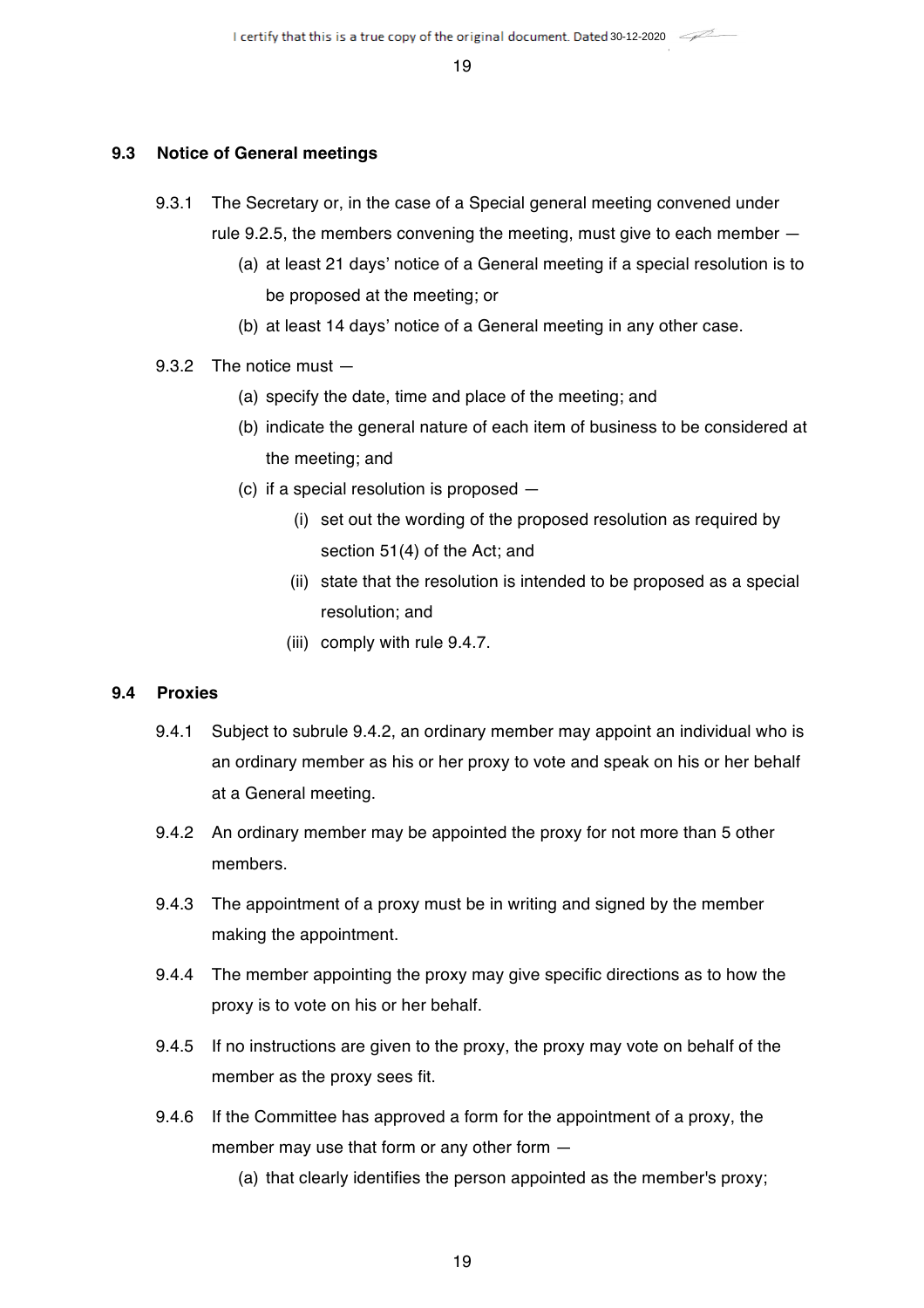- (b) that identifies any voting instructions to the proxy; and
- (c) that has been signed by the member.
- 9.4.7 Notice of a General meeting given to an ordinary member under rule 9.3 must
	- (a) state that the member may appoint an individual who is an ordinary member as a proxy for the meeting; and
	- (b) include a copy of any form that the Committee has approved for the appointment of a proxy.
- 9.4.8 A form appointing a proxy must be given to the Secretary before the commencement of the general meeting for which the proxy is appointed.
- 9.4.9 A form appointing a proxy sent by post or electronically is of no effect unless it is received by the Club not later than 24 hours before the commencement of the meeting.
- 9.4.10 The appointment has effect until —

(a) the end of any General meeting to which the appointment applies; or

(b) the appointment is revoked by the member and written notice of the revocation is given to the Secretary.

# **9.5 Quorum for general meetings**

- 9.5.1 No business is to be conducted at a General meeting unless a quorum of 10 members is present.
- 9.5.2 If a quorum is not present within 30 minutes after the notified commencement time of a General meeting —
	- (a) in the case of a Special general meeting the meeting lapses; or
	- (b) in the case of the Annual general meeting the meeting is adjourned to-
		- (i) the same time and day in the following week; and
		- (ii) the same place, unless the President specifies another place at the time of the adjournment or written notice of another place is given to the members before the day to which the meeting is adjourned.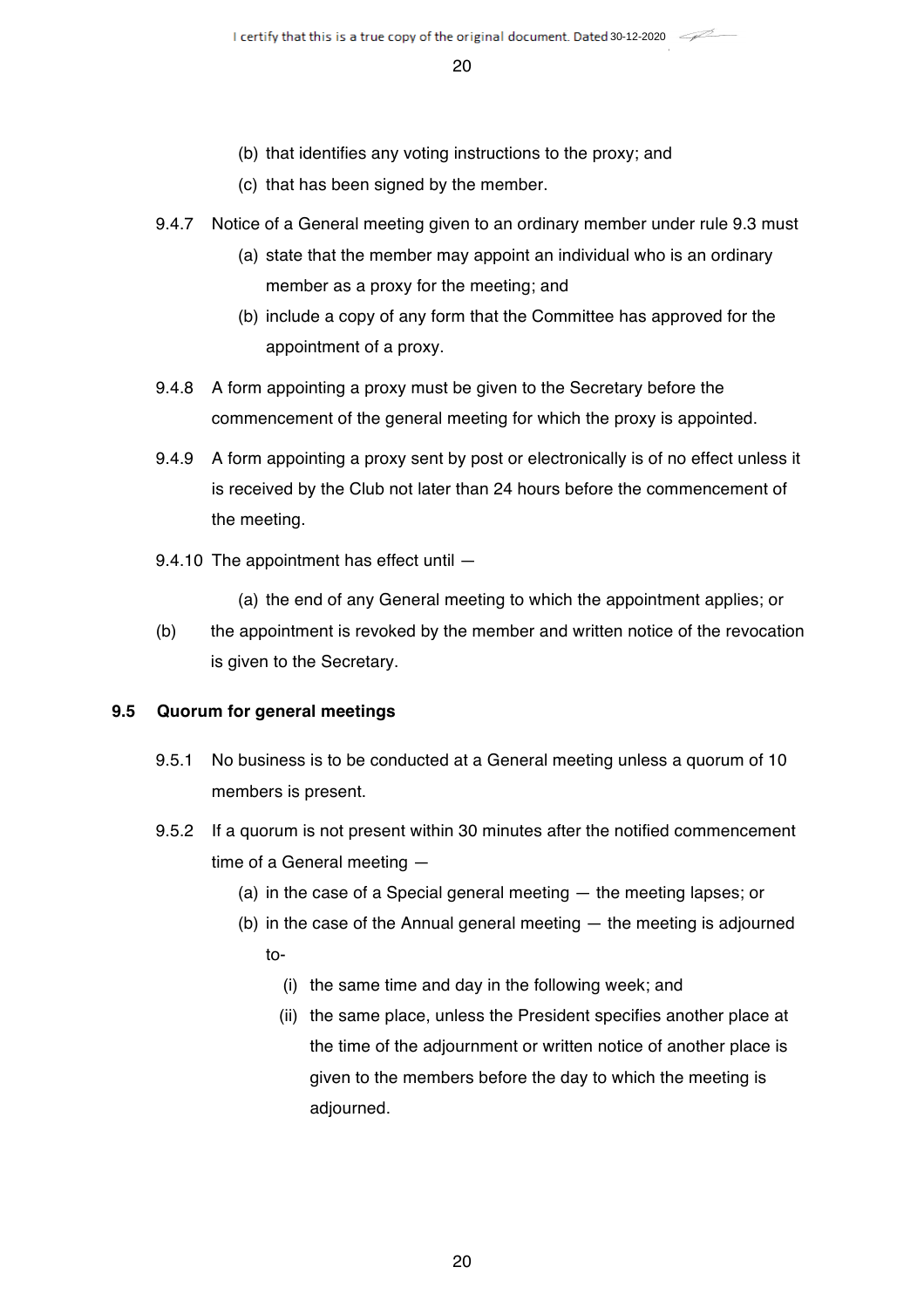#### **9.6 Voting at General meetings**

9.6.1 In this rule –

poll means the process of voting in relation to a matter that is conducted in writing.

- 9.6.2 On any question arising at a General meeting
	- (a) subject to subrule 9.6.4, each ordinary member has one vote; and
	- (b) ordinary members may vote personally or by proxy.
- 9.6.3 Except in the case of a special resolution, a motion is carried if a majority of the ordinary members present at a General meeting vote in favour of the motion.
- 9.6.4 If votes are divided equally on a question, the President has a second or casting vote.
- 9.6.5 Subject to subrule 9.6.7, the President may, on the basis of general agreement or disagreement or by a show of hands, declare that a resolution has been carried or lost.
- 9.6.6 If the resolution is a special resolution, the declaration under subrule 9.6.5 must identify the resolution as a special resolution.
- 9.6.7 If a poll is demanded on any question by the Chairperson of the meeting or by at least 3 other ordinary members present in person or by proxy —
	- (a) the poll must be taken at the meeting in the manner determined by the President;
	- (b) the President must declare the determination of the resolution on the basis of the poll.
- 9.6.8 If a poll is demanded on the election of the President or on a question of an adjournment, the poll must be taken immediately.
- 9.6.9 If a poll is demanded on any other question, the poll must be taken before the close of the meeting at a time determined by the President.
- 9.6.10 The result of every poll must be entered in the minutes of the meeting, and the entry is, without proof of the voting in relation to the resolution, evidence of how the resolution was determined.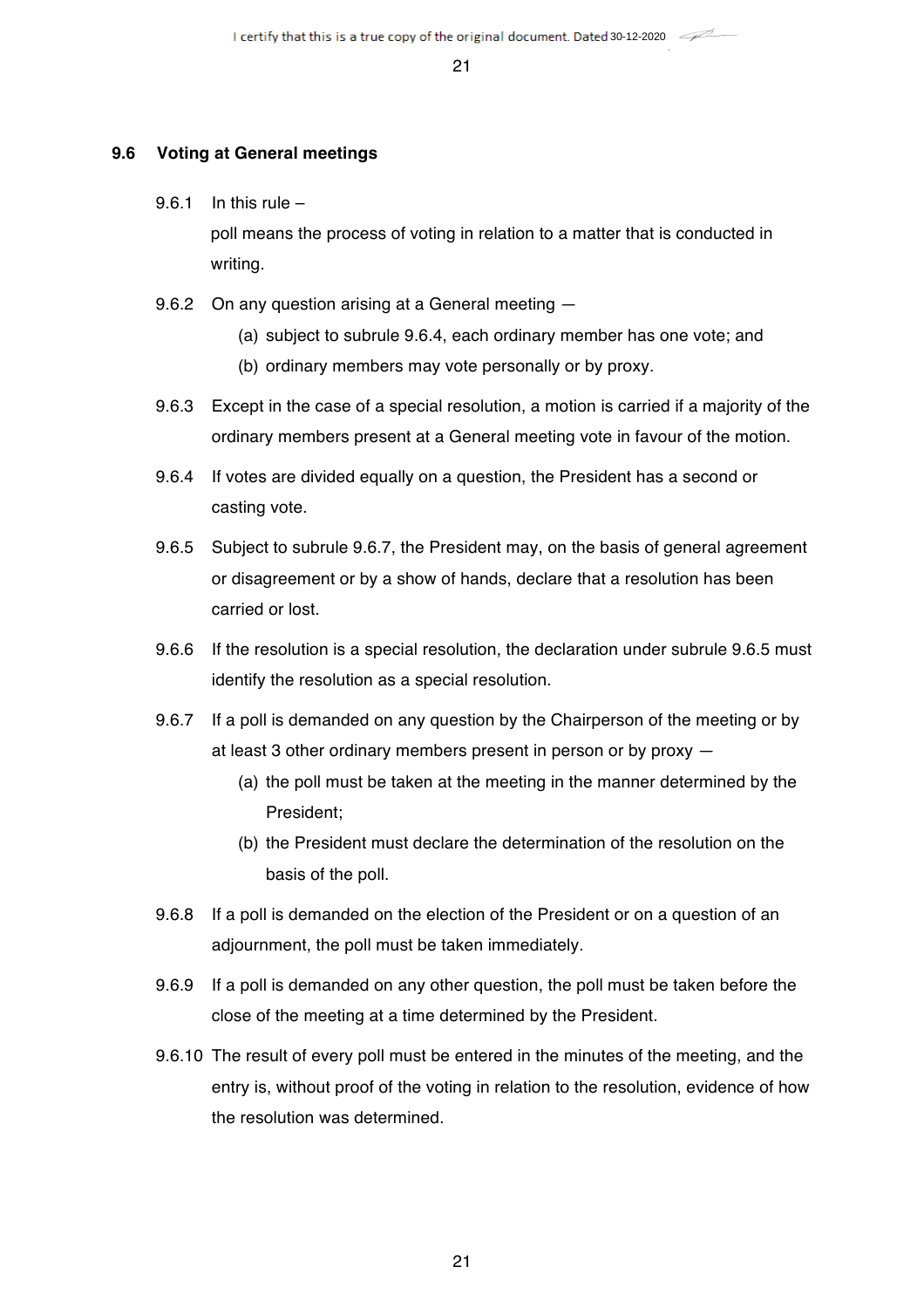#### **9.7 Special resolution**

A special resolution passed by 75% of members present and entitled to vote is required if it is proposed at any General meeting:

- (a) to adopt or change these rules;
- (b) to approve the terms of an amalgamation with another club or incorporated association;
- (c) to voluntarily wind up the club.

#### **9.8 Minutes of a General meeting**

- 9.8.1 The Secretary, or a person authorised by the Committee from time to time, must take and keep minutes of each General meeting.
- 9.8.2 The minutes must record the business considered at the meeting, any resolution on which a vote is taken and the result of that vote.
- 9.8.3 In addition, the minutes of each Annual general meeting must record -
	- (a) the names of the ordinary members attending the meeting; and
	- (b) any proxy forms given to the Secretary under rule 9.4.8; and
	- (c) the financial statements or financial report presented at the meeting, as referred to in rule 9.1.2(b)(ii).
- 9.8.4 The minutes of a General meeting must be entered in the Club's minute book within 30 days after the meeting is held.
- 9.8.5 The President must ensure that the minutes of a General meeting are reviewed and signed as correct by —
	- (a) the President of the meeting; or
	- (b) the Chairperson of the next General meeting.
- 9.8.6 When the minutes of a General meeting have been signed as correct they are taken to be proof that —
	- (a) the meeting to which the minutes relate was duly convened and held; and
	- (b) the matters recorded as having taken place at the meeting took place as recorded; and
	- (c) any election or appointment purportedly made at the meeting was validly made.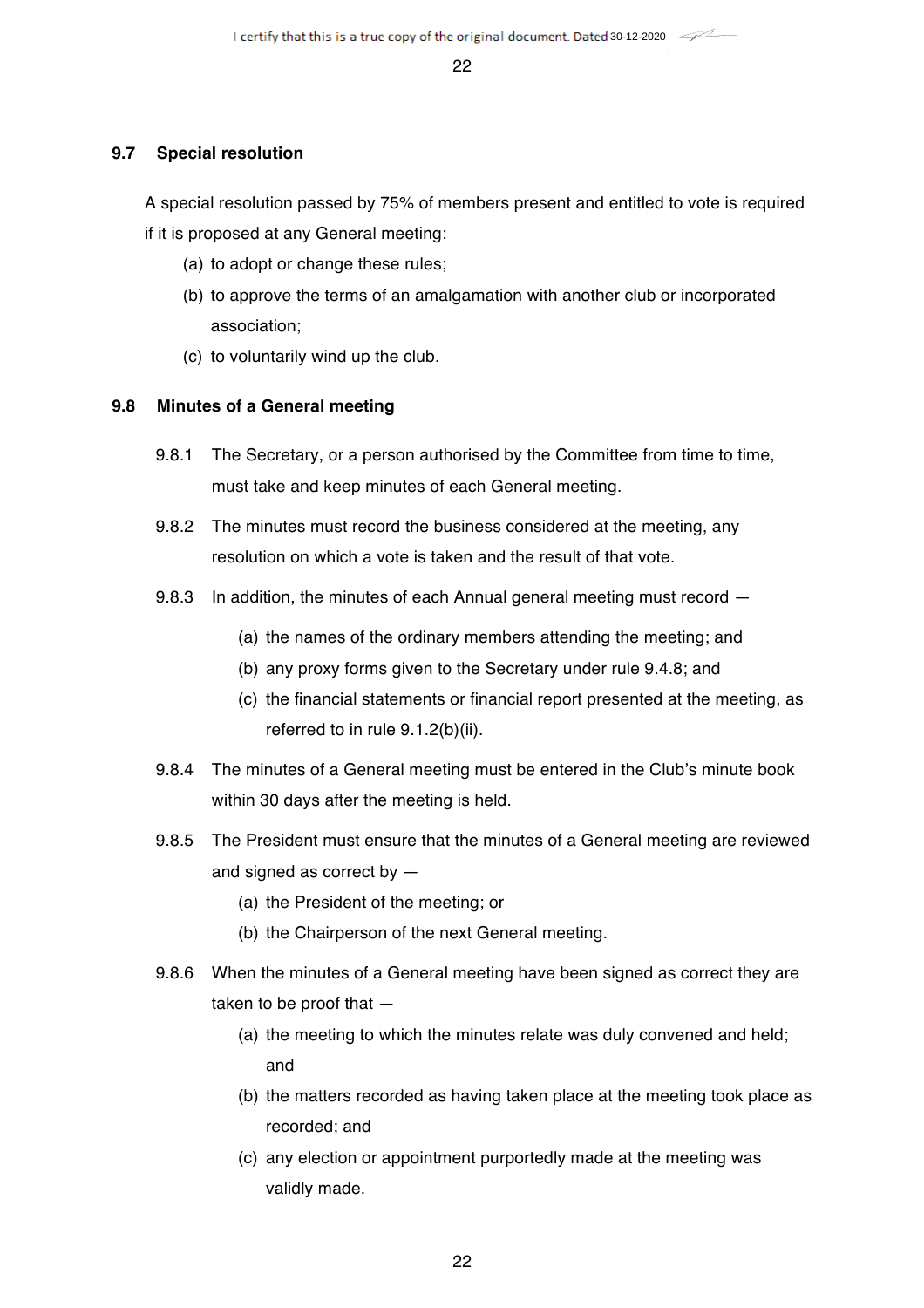#### **10 DISPUTE SETTLEMENT PROCEDURES**

#### **10.1 A Dispute between members**

- (a) Must be referred to and settled by the Captain
- (b) Where (a) fails to resolve the matter, the dispute is to be passed to the Committee for resolution.

#### **10.2 A dispute between a member and the Committee**

- (a) Is to be first resolved by the Committee. However, if the member remains aggrieved by the resolution;
- (b) The Committee shall appoint a previous office holder or Committee member to mediate the dispute.

#### **11 GENERAL MATTERS**

#### **11.1 Bylaws**

- 11.1.1 The Committee may by resolution make, amend or revoke bylaws.
- 11.1.2 A bylaw is of no effect to the extent that it is inconsistent with the Act, the Regulations or these rules.
- 11.1.3 A copy of the bylaws is, upon request, to be provided to any member.

#### **11.2 Executing documents and common seal**

- 11.2.1 The Club may execute a document without using a common seal if the document is signed by —
	- (a) two Committee members; or
	- (b) one Committee member and a person authorised by the Committee.

#### 11.2.2 The common seal —

- (a) a document may only be sealed with the common seal by the authority of the Committee and in the presence of —
	- (i) two Committee members; or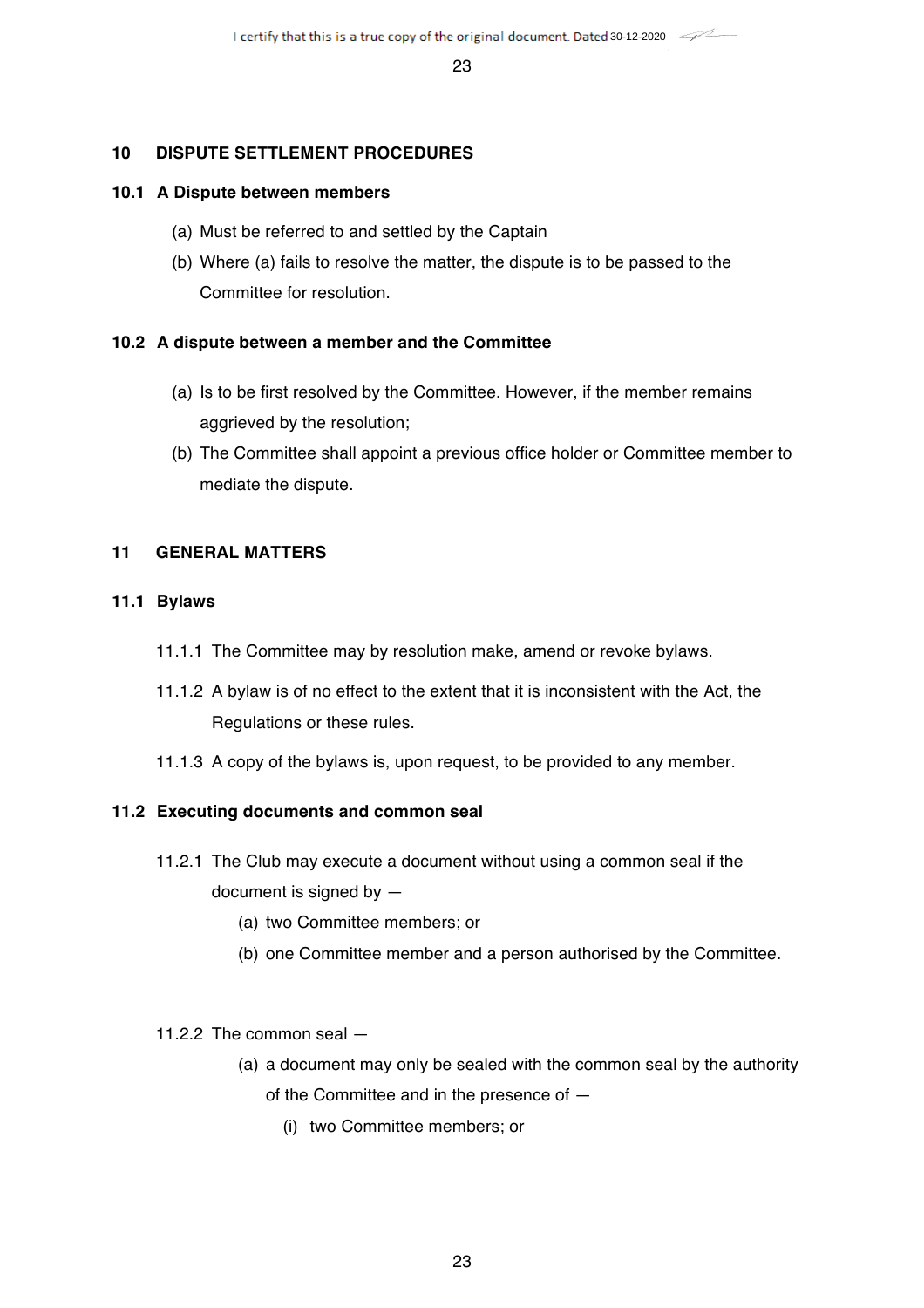(ii) one Committee member and a person authorised by the **Committee** 

and each of them is to sign the document to attest that the document was sealed in their presence.

- 11.2.3 The Secretary must make a written record of each use of the common seal.
- 11.2.4 The common seal must be kept in the custody of the Secretary or another Committee member authorised by the Committee.

#### **11.3 Notices to members**

11.3.1 In this rule  $-$ 

*recorded means* recorded in the register of members.

- 11.3.2 A notice or other document that is to be given to a member under these rules must be given to the member in writing and —
	- (a) delivered by hand to the recorded address of the member; or
	- (b) sent by prepaid post to the recorded postal address of the member; or
	- (c) sent by email to the recorded email address of the member.

# **11.4 Inspection of records & documents**

- 11.4.1 Subrule 11.4.2 applies to a member who wants to inspect
	- (a) the register of members under section 54(1) of the Act; or
	- (b) the record of the names and addresses of Committee members, and other persons authorised to act on behalf of the Club, under section 58(3) of the Act; or
	- (c) any other record or document of the Club.
- 11.4.2 The member must give the Secretary 14 days notice to have the relevant information available for inspection.
- 11.4.3 The inspection must be free of charge.
- 11.4.4 If the member wants to inspect a document that records the minutes of a Committee meeting, the right to inspect that document is subject to any decision the Committee has made about minutes of Committee meetings generally, or the minutes of a specific Committee meeting, being available or